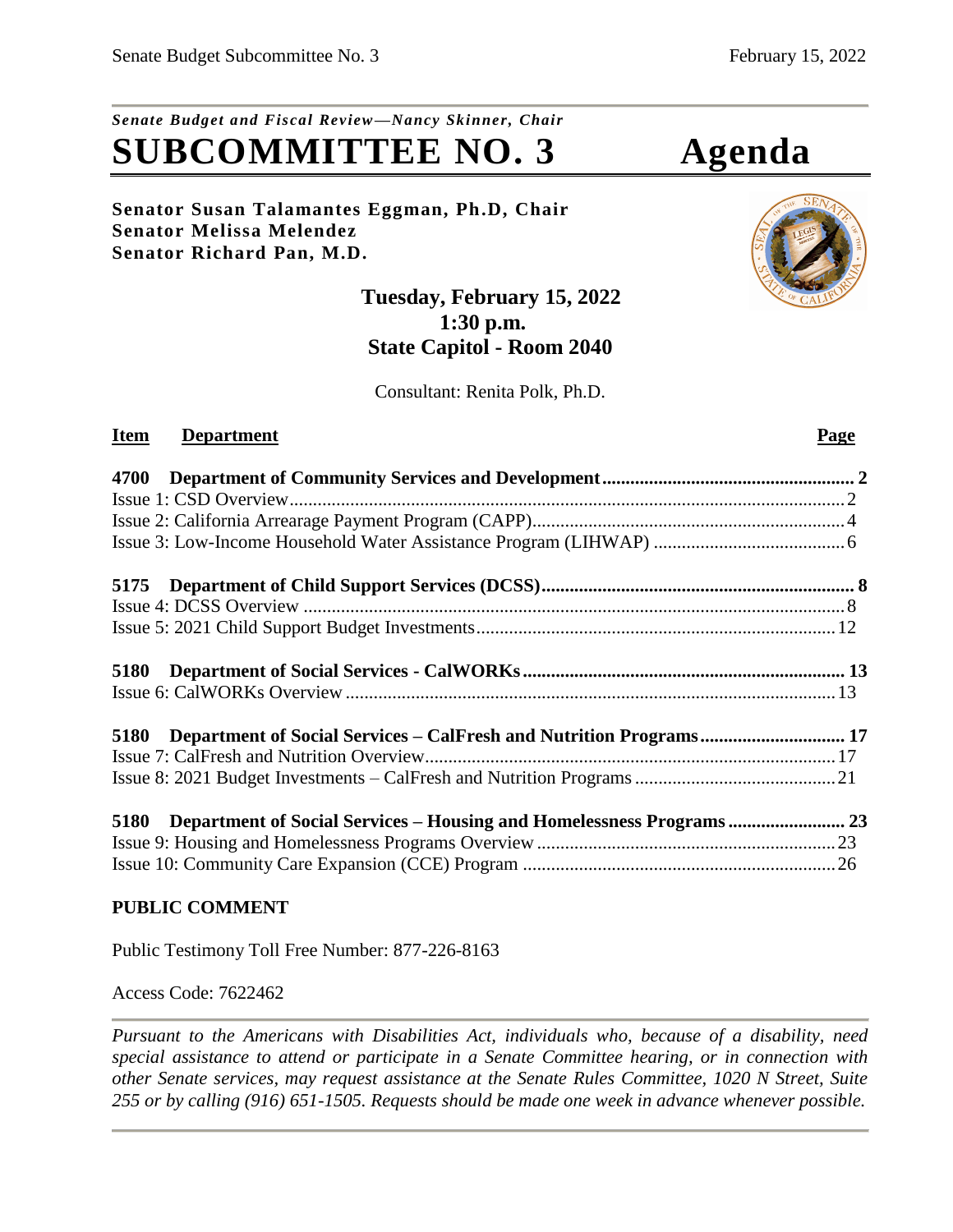## <span id="page-1-0"></span>**4700 DEPARTMENT OF COMMUNITY SERVICES AND DEVELOPMENT**

#### <span id="page-1-1"></span>**Issue 1: CSD Overview**

The mission of the Department of Community Services and Development is to reduce poverty for Californians by partnering with private nonprofit and local government organizations dedicated to helping low-income families achieve and maintain economic security, meet their home energy needs, and reduce their utility costs through energy efficiency upgrades and access to clean renewable energy.

#### **Governor's Proposal**.

## **Department of Community Services and Development Expenditures by Fund Source**

\* Dollars in thousands

| <b>Grand Total By Fund</b>      | <b>Fiscal Year</b> |                   |  |  |
|---------------------------------|--------------------|-------------------|--|--|
|                                 |                    | (Proposed Budget) |  |  |
|                                 | 2021-22            | 2022-23           |  |  |
| General Fund                    | \$28,000           | \$25,000          |  |  |
| <b>Federal Funds</b>            | \$609,754          | \$288,072         |  |  |
| Reimbursements                  | \$15,558           | \$5,600           |  |  |
| <b>Greenhouse Gas Reduction</b> |                    |                   |  |  |
| Fund                            | \$15,000           |                   |  |  |
| Coronavirus Fiscal Recovery     |                    |                   |  |  |
| Fund of 2021                    | \$1,000,000        |                   |  |  |
| <b>Total All Funds</b>          | \$1,668,312        | \$318,672         |  |  |

The Governor's budget requests a shift of seven full-time positions from the temporary help blanket to the department's permanent position authority. There is no funding associated with this request as it is a shift of position authority within the department's existing budget.

To provide transparency and accurately reflect the way the department is utilizing their position authority, a review was completed to identify positions residing in the department's temporary help blanket that are more appropriately suited to be moved to authorized positions based on longevity, tenure, and workload. The positions in the temporary help blanket have been utilized and funded with existing resources on an annual basis to complete the necessary administrative functions of the department. Converting positions in the blanket to authorized positions will allow the department to fund employee compensation and retirement adjustment drills, which are not provided for positions in the temporary help blanket.

**CSD Programs.** Programs administered by the department include:

• Community Services Block Grant (CSBG). CSBG is an annual federal grant that provides or supports a variety of local services to alleviate the causes and conditions of poverty to help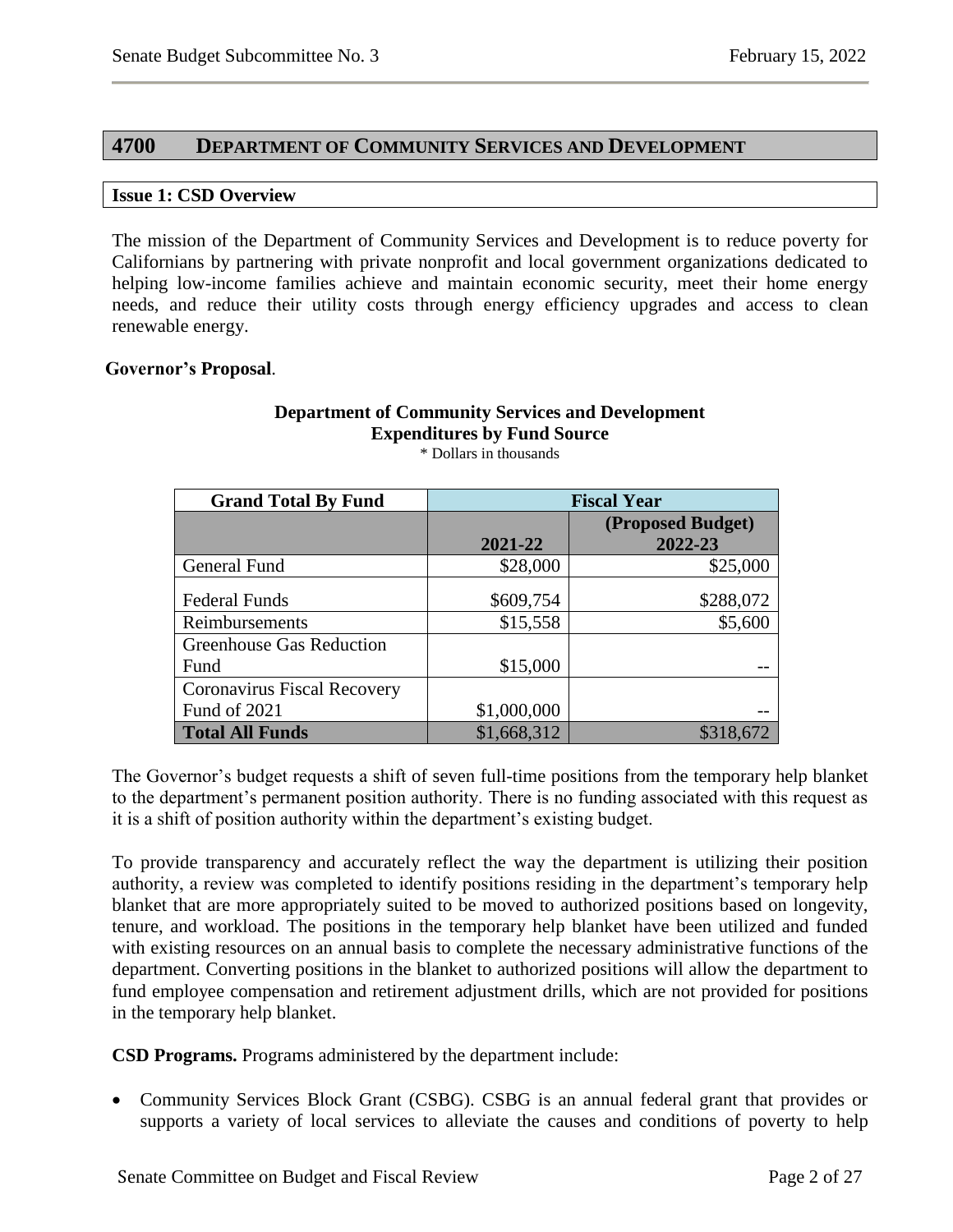people achieve self-sufficiency. Examples of CSBG supported services and activities include local programs to address employment, education, asset building, housing and shelter, tax preparation, and nutrition and emergency services.

- Low-Income Home Energy Assistance Program (LIHEAP). LIHEAP is an annual federal grant that provides financial assistance to low-income households to manage and meet their energy costs and immediate home heating and/or cooling needs.
- U.S. Department of Energy Weatherization Assistance Program (WAP). WAP is an annual federal grant that provides weatherization services to eligible low-income individuals to improve the energy efficiency of low-income households.
- Low-Income Weatherization Program (LIWP). LIWP is funded by state cap-and-trade auction proceeds to provide energy efficiency and renewable energy services such as solar photovoltaic systems. These services are provided to low-income single-family and multi-family dwellings within disadvantaged communities to help reduce greenhouse gas emissions and save energy.
- California Arrearage Payment Program (CAPP). The newly established CAPP offers financial assistance for California energy utility customers to help reduce past due energy bill balances accrued during the COVID-19 pandemic. The CAPP was established in the 2021 Budget Act, which allocated \$1 billion in federal ARPA funding to address energy debts. This program will be discussed in more detail later in this agenda document.
- Low-Income Household Water Assistance Program (LIHWAP). The new federal Low Income Household Water Assistance Program (LIHWAP) will provide financial assistance to lowincome Californians to help manage their residential water utility costs. Established by Congress in December 2020, this federally funded program will help low-income households pay down their outstanding water bills. The program was created as part of the Consolidated Appropriations Act of 2021, with additional funding received through the American Rescue Plan Act (ARPA). The state was allocated \$116 million for the program. This program will be discussed in more detail later in this agenda document.

# **Staff Comment and Recommendation.** Hold open.

**Questions.** The Subcommittee requests CSD respond to the following:

1. Please provide an overview of the proposed 2022-23 CSD budget and describe the significant funding augmentations in the Governor's budget, including federal funds.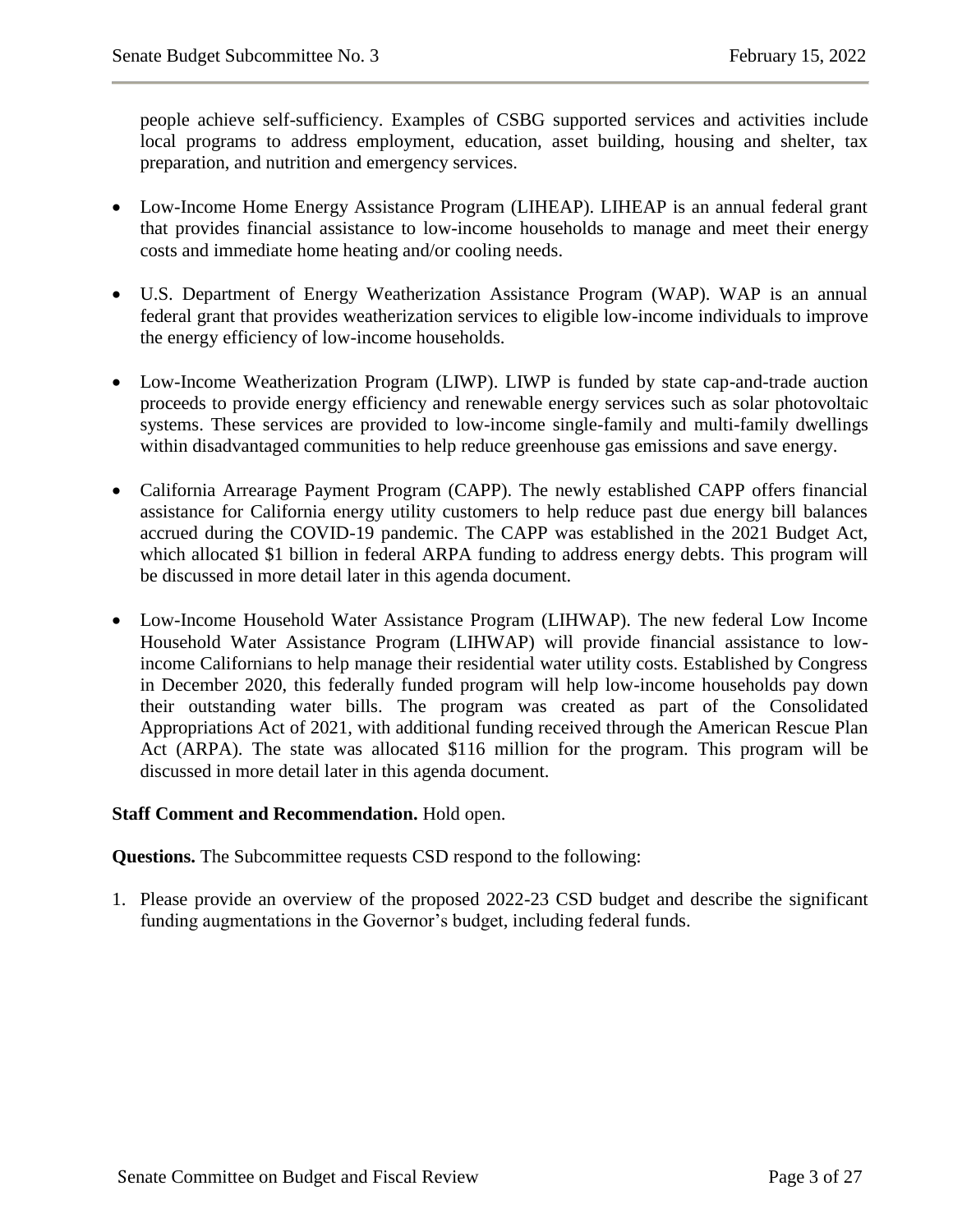#### <span id="page-3-0"></span>**Issue 2: California Arrearage Payment Program (CAPP)**

**Budget Issue.** As mentioned above in this document, the 2021 Budget Act established CAPP and allocated \$1 billion in federal ARPA funding for the program. Of the allocated \$1 billion, \$298.5 million is allocated for public utilities and electric cooperatives, and approximately \$695 million is allocated for investor-owned utilities and community choice aggregators.

**Background.** CAPP offers financial assistance to energy utility customers to reduce past due energy bill balances accrued during the COVID-19 pandemic. Utility customers do not need to apply to receive assistance under the CAPP program. If a customer account is eligible, a credit will be automatically applied to the customer's bill. Energy utilities apply for CAPP assistance on behalf of customers who incurred a past due balance of 60 days or more on their energy bill during the COVID-19 pandemic relief period covering March 4, 2020, through June 15, 2021. CAPP benefits will be credited to customer accounts on a rolling basis as energy utilities apply and are approved for CAPP funding.

Energy utilities will prioritize CAPP assistance to eligible customer accounts as follows:

- 1. Active residential customers with past due balances and at risk of disconnection due to nonpayment.
- 2. Active residential customers with past due balances.
- 3. Inactive residential customers with past due balances.
- 4. Commercial customers with past due balances.

CSD surveyed utilities to calculate total arrearages and allocations for individual utilities. CSD released the survey on August 2, 2021, and completed surveys were due back to CSD by September 16, 2021. Sixty-seven utility companies participated in the survey and expressed intent to apply for assistance. There are around eighty utility companies throughout the state. Based on the survey, over 3 million customers statewide accrued almost \$2 billion in energy utility debt during the CAPP pandemic relief period of March 4, 2020, through June 15, 2021. CAPP funds will offset nearly 50 percent of qualifying statewide energy bill arrearages reported in the survey.

Applications were distributed on November 8, 2021. Utilities were given sixty days to complete applications, with a deadline to submit by January 8, 2022. The department has disbursed all CAPP funding and benefits are currently being distributed to over 1.5 million customer accounts. Utilities must deliver benefits to customer accounts within 60 days of receiving CAPP funds. Utilities have been applying benefits to accounts on a rolling basis since December 2021 and the department expects benefits to be distributed to all eligible customer accounts by early April.

As part of the application process utilities were required to submit data to allow CSD to verify customer arrearage information. Companies must also report on the total funds distributed, the number of customers served, and the average benefit. The department must prepare a report to the Legislature within sixty days of receiving final reporting from utilities. Utilities cannot disconnect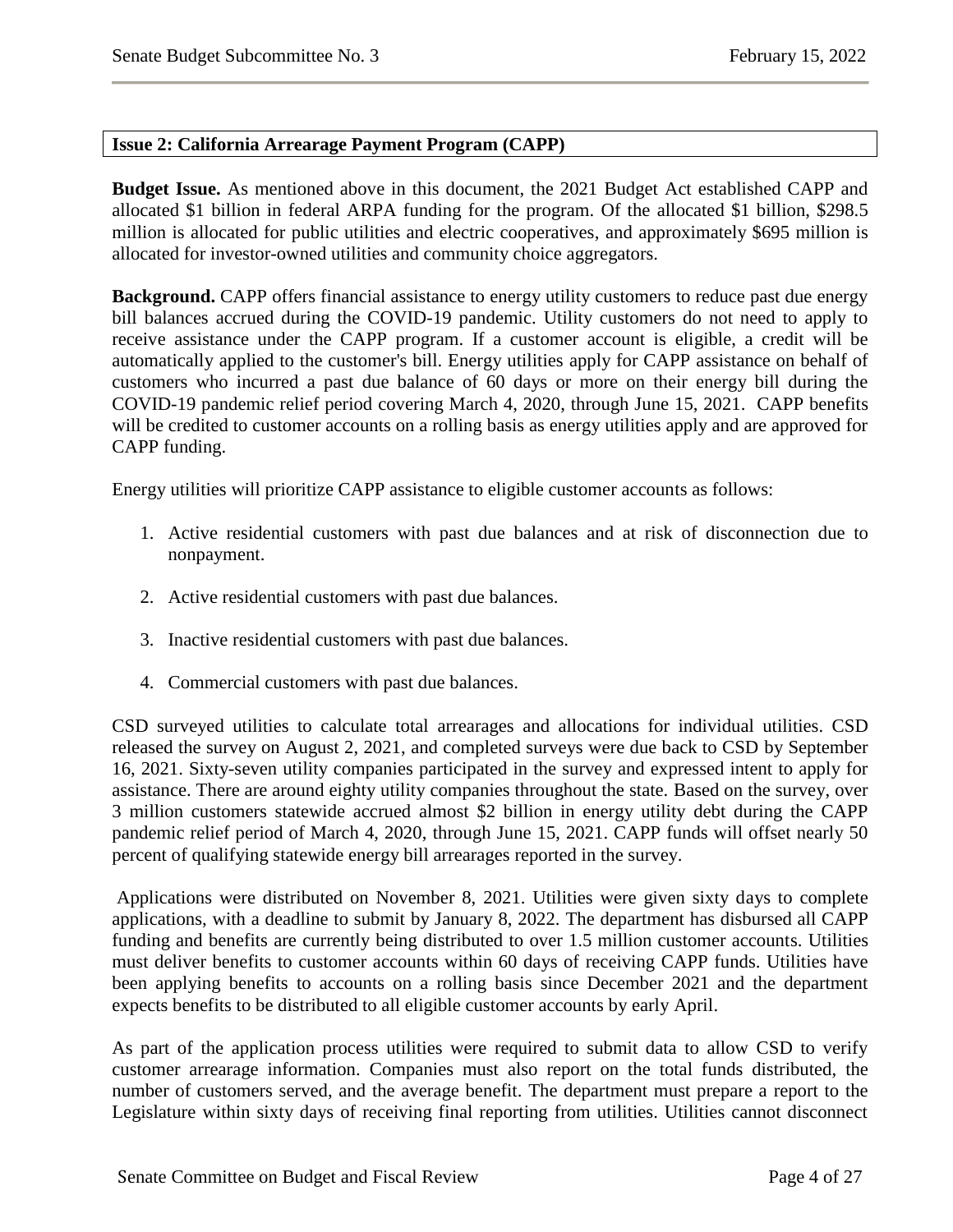CAPP recipients for ninety days after applying the assistance funds. If an account has a remaining balance after the benefit is applied utilities must notify the customer of the option to enter into an extended payment plan with late fees and penalties waived.

The department has published a CAPP data dashboard on its website. The dashboard displays data from energy utilities and can be found at [https://csd.ca.gov/Pages/CAPP-Dashboard.aspx.](https://csd.ca.gov/Pages/CAPP-Dashboard.aspx)

**Legislative Analyst's Office (LAO) Comments.** The LAO notes that energy utility customers may receive relief through various other programs, including state- and locally administered federal emergency rental assistance funding, which helps eligible households fully cover rental and utility arrears, among other assistance. (As of January 2022, the state program had awarded \$1.8 billion of emergency rental assistance to about 155,000 households.) In addition, utility companies may have received federal assistance for businesses impacted by the pandemic and could use such assistance to forgive customer debt. The LAO suggests that the Legislature inquire as to how or whether CSD has been coordinating CAPP implementation with other sources of energy utility arrearage assistance.

**Staff Comment and Recommendation.** This is an informational item. No action is necessary.

- 1. Please provide a brief update on the rollout and implementation of CAPP. Please highlight any significant successes or challenges the department has faced during implementation.
- 2. Has the department coordinated program implementation with other sources of energy utility arrearage assistance? If so, please describe the details of this coordination.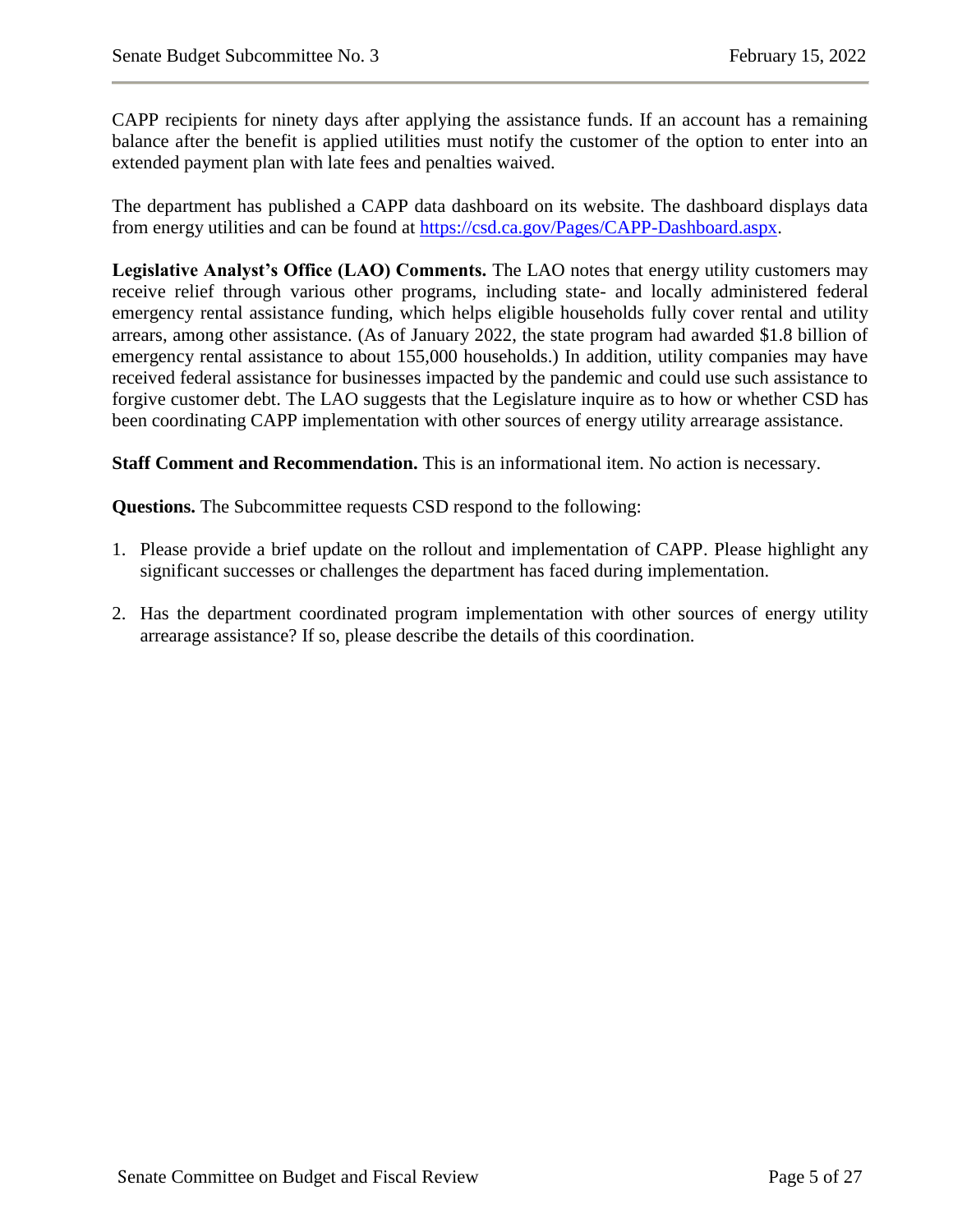#### <span id="page-5-0"></span>**Issue 3: Low-Income Household Water Assistance Program (LIHWAP)**

**Budget Issue.** As mentioned in Issue 1, the federal Consolidated Appropriations Act of 2021 established LIHWAP. The state received a total of \$116 million for the program. The 2021 Budget Act included trailer bill language providing authority for the department to develop and administer the program.

**Background.** LIHWAP provides financial assistance to low-income Californians to help manage their residential water utility costs. The department held stakeholder sessions to receive input and recommendations on the program in July 2021. The department shared a public summary of stakeholder comments as well as their responses to those comments. That summary can be found on the department's website [\(https://csd.ca.gov/Shared%20Documents/07-29-2021-LIHWAP-Written](https://csd.ca.gov/Shared%20Documents/07-29-2021-LIHWAP-Written-and-Verbal-Comments_ADA.pdf)[and-Verbal-Comments\\_ADA.pdf\)](https://csd.ca.gov/Shared%20Documents/07-29-2021-LIHWAP-Written-and-Verbal-Comments_ADA.pdf).

The department drafted a state plan for the program and submitted that plan to the federal government in August 2021. The federal government approved the plan in November 2021. The department's plan for implementing LIHWAP is similar to that of its LIHEAP program which executes contracts with local providers. Providers then work with individual households to determine eligibility and provide assistance. Federal rules require assistance payments to be provided directly to water utilities on behalf of customers. The department is currently working with a third-party vendor to manage and establish those direct payments. LIHWAP service delivery is scheduled to commence in May.

After issuing contracts to local providers, the department is required to report total allocations and allocations by service category to the Legislature. CSD must also report total program expenditures, the number of households served, and other metrics six months after contracts are executed.

CSD and its local LIHEAP service providers have not administered water benefits in the past, and as a result, do not have established relationships with the approximately 3,000 water and wastewater systems that operate statewide. As a result, CSD is investing significant time up-front to develop program guidelines and engage with water providers to ensure effective program administration and service delivery for customers.

As part of the 2021-22 budget, the State Water Resources Control Board (SWRCB) received \$1 billion federal ARPA funds to provide debt relief for water and wastewater customers who have accrued arrearages during the pandemic. LIHWAP is distinguished from the SWRCB's program by its focus on low-income households, and that it is not date limited to the pandemic bill relief period of March 4, 2020, to June 15, 2021. CSD has been in regular consultation and coordination with the SWRCB throughout the development and implementation of the Board's program. As the State Water Resources Control Board has implemented its arrearage program, and throughout the LIHWAP program development process, the Board has provided critical insights and expertise as CSD prepares for the LIHWAP launch.

**Staff Comment and Recommendation.** This is an informational item. No action is necessary.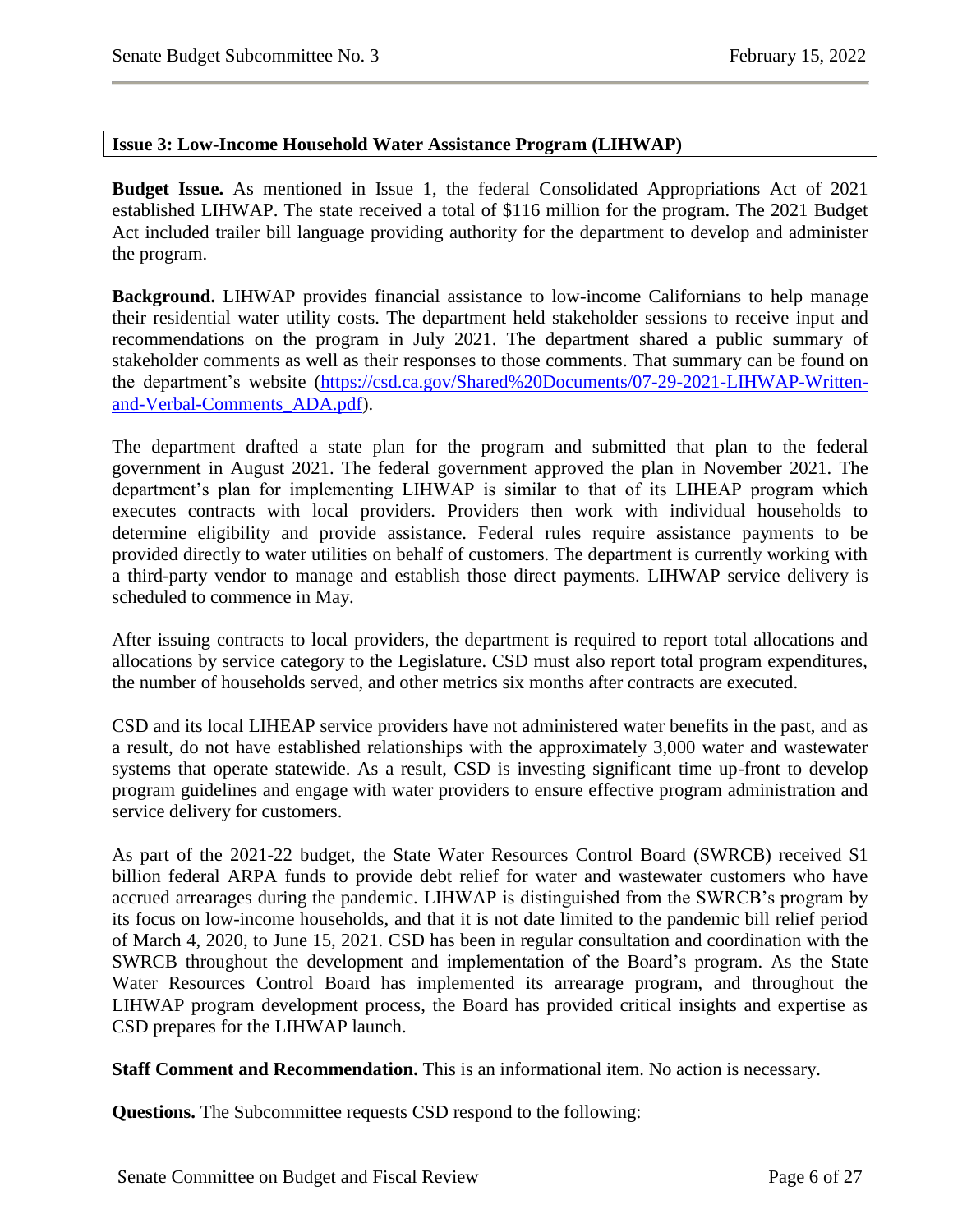- 1. Please provide an update on the implementation of LIHWAP. Please highlight any significant successes or challenges the department has faced during program rollout.
- 2. When does the department expect to release program guidelines for the program?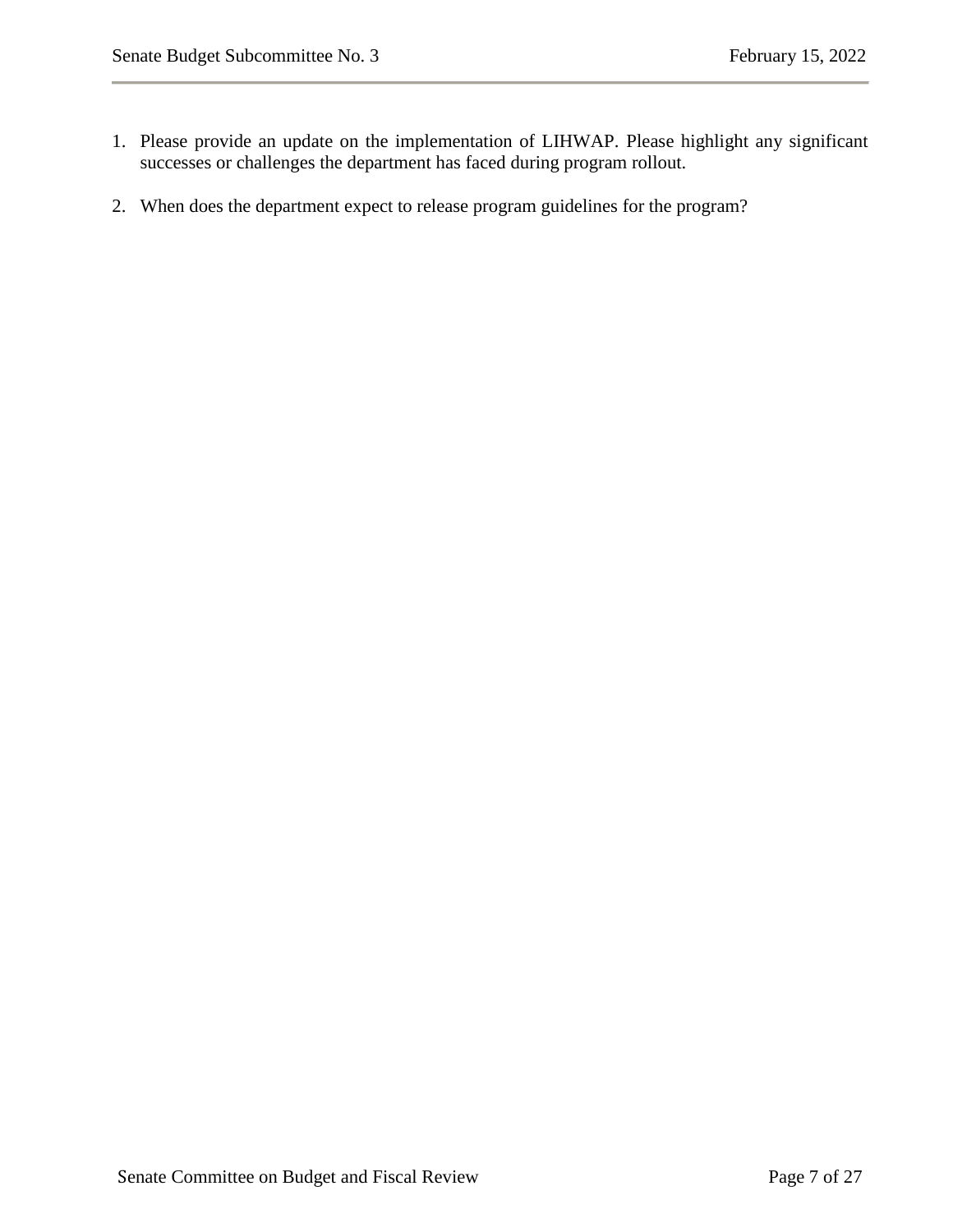# <span id="page-7-0"></span>**5175 DEPARTMENT OF CHILD SUPPORT SERVICES (DCSS)**

#### <span id="page-7-1"></span>**Issue 4: DCSS Overview**

The DCSS provides services to locate parents, establish paternity, and establish and enforce orders for financial and medical support. The department is also responsible for oversight of county and regional local child support agencies (LCSAs) that work directly with families in the community.

#### **Governor's Proposal**.

| <b>Grand Total By Fund</b>       | <b>Fiscal Year</b> |                   |  |  |  |
|----------------------------------|--------------------|-------------------|--|--|--|
|                                  |                    | (Proposed Budget) |  |  |  |
|                                  | 2021-22            | 2022-23           |  |  |  |
| General Fund                     | \$344,735          | \$364,707         |  |  |  |
| <b>Federal Funds</b>             | \$586,094          | \$691,716         |  |  |  |
| Reimbursements                   | \$123              | \$123             |  |  |  |
| <b>Child Support Collections</b> |                    |                   |  |  |  |
| Recovery Fund                    | \$167,619          | 102,424           |  |  |  |
| <b>Total All Funds</b>           | \$1,098,571        | \$1,158,970       |  |  |  |

**Expenditures by Fund Source** \* Dollars in thousands

**Department of Child Support Services**

Significant proposals in the DCSS budget include:

- **Full "Pass-Through" Child Support Payments for Former CalWORKs Families**. The Governor's Budget proposes a full "pass-through" of child support payments collected by the state for families formerly receiving CalWORKs. Under this change the department will waive its share of recoupment and estimates that \$93 million will be passed on to families, beginning in January 2023. Of that \$93 million, \$52.3 million are expected General Fund revenues. Approximately \$4.9 million is estimated for reimbursing county revenues that would have received these collections. Approximately 69,000 families would be impacted by the full pass-through proposal.
- **LCSA Funding Methodology.** The Governor's budget includes \$59.1 million (\$20.1 million General Fund) for support of LCSAs. The department's funding methodology is discussed in more detail in the next issue in this document.
- **Child Support Federal Final Rule Compliance Trailer Bill.** The Governor's Budget includes trailer bill language to bring the state into compliance with federal rules.

**Pass-Through Trailer Bill Language.** The department has proposed statutory changes associated with the pass-through proposal. The proposed language can be found on the Department of Finance website at: [https://esd.dof.ca.gov/trailer-bill/public/trailerBill/pdf/602.](https://esd.dof.ca.gov/trailer-bill/public/trailerBill/pdf/602) The proposed language would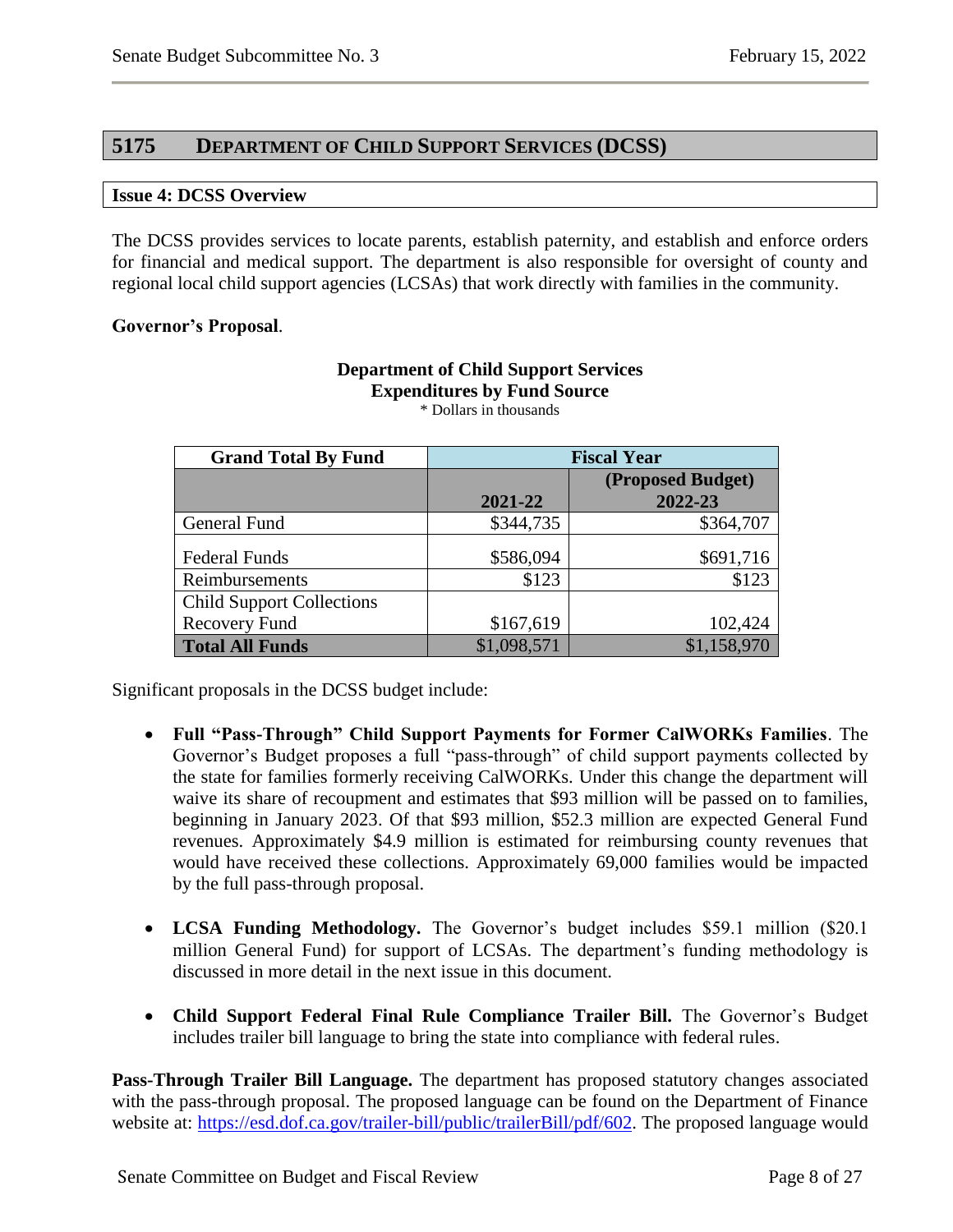require any child support collected to be passed through to a former recipient of aid. Additionally, the proposed language requires that any pass-through payments that cannot be delivered to a former aid recipient for six months shall be used to recoup aid. If former aid recipients make claims for the pass-through payment within twelve months of the payment being sent for recoupment the payment shall be sent to the former aid recipient instead.

**State and Federal Recoupment of Public Assistance Costs.** Under federal law, a family receiving public assistance via TANF (which is the block grant that funds CalWORKs) must assign their rights to child support payments to the state. The state, through LCSAs, collects the child support payments on behalf of the custodial parent. The noncustodial parent must reimburse the state for any CalWORKs or foster care funds expended by the state, as well as an amount that is passed through to the custodial parent. A portion of a child support payment collected in a given month is passed through to the family, where families with one child receive up to \$100 per month and families with two or more children receive \$200.

When a family leaves the CalWORKs program, the family regains its rights to the child support payment. However, if the non-custodial parent has payments in arrears, the state continues collecting and retaining payments as reimbursement for costs associated with benefits paid to the family. The cumulative amount of assistance paid to a family which has not been repaid through assigned support collections is known as the unreimbursed assistance pool (UAP). When the UAP is paid in full any continued child support is paid to the family.

The federal government allows states to waive their recoupment for public assistance costs. However, the state is required to reimburse the federal government for their recoupment share for currently assisted cases, but this is not required for formerly assisted cases. If the state waives recoupment for formerly assisted cases and passes the entire collection to the family, the federal government will also waive its recoupment share.

**Collections.** The department anticipates a decrease of \$136 million in assistance collections and a decrease of \$14.7 million in non-assistance collections in 2022-23. From July 2021 to December 2021, the state collected \$92.2 million in child support payments on behalf of former CalWORKs families. The table below shows historical program collections from 2016-17 to 2022-23. Collections for both 2021-22 and 2022-23 are estimates.

|             | 2016-2017   | 2017-2018 | 2018-19 | 2019-20 | 2020-21 | 2021-22     | 2022-23     |
|-------------|-------------|-----------|---------|---------|---------|-------------|-------------|
|             |             |           |         |         |         | (estimated) | (estimated) |
| Assistance  | \$412       | \$410     | \$398   | \$454   | \$462   | \$414       | \$320       |
| Collections | million     | million   | million | million | million | million     | million     |
| Non-        | \$2 billion | \$2.1     | \$2.1   | \$2.3   | \$2.3   | \$2.1       | \$2.2       |
| Assistance  |             | billion   | billion | billion | billion | billion     | billion     |
| Collections |             |           |         |         |         |             |             |
| Total       | \$2.4       | \$2.5     | \$2.5   | \$2.7   | \$2.8   | \$2.5       | \$2.5       |
|             | billion     | billion   | billion | billion | billion | billion     | billion     |

**Arrears.** As of December 1, 2021, child support arrears totaled \$18.1 billion. Of that, \$6.6 billion was owed to government agencies and \$11.5 billion was owed to families. In 2020-21, the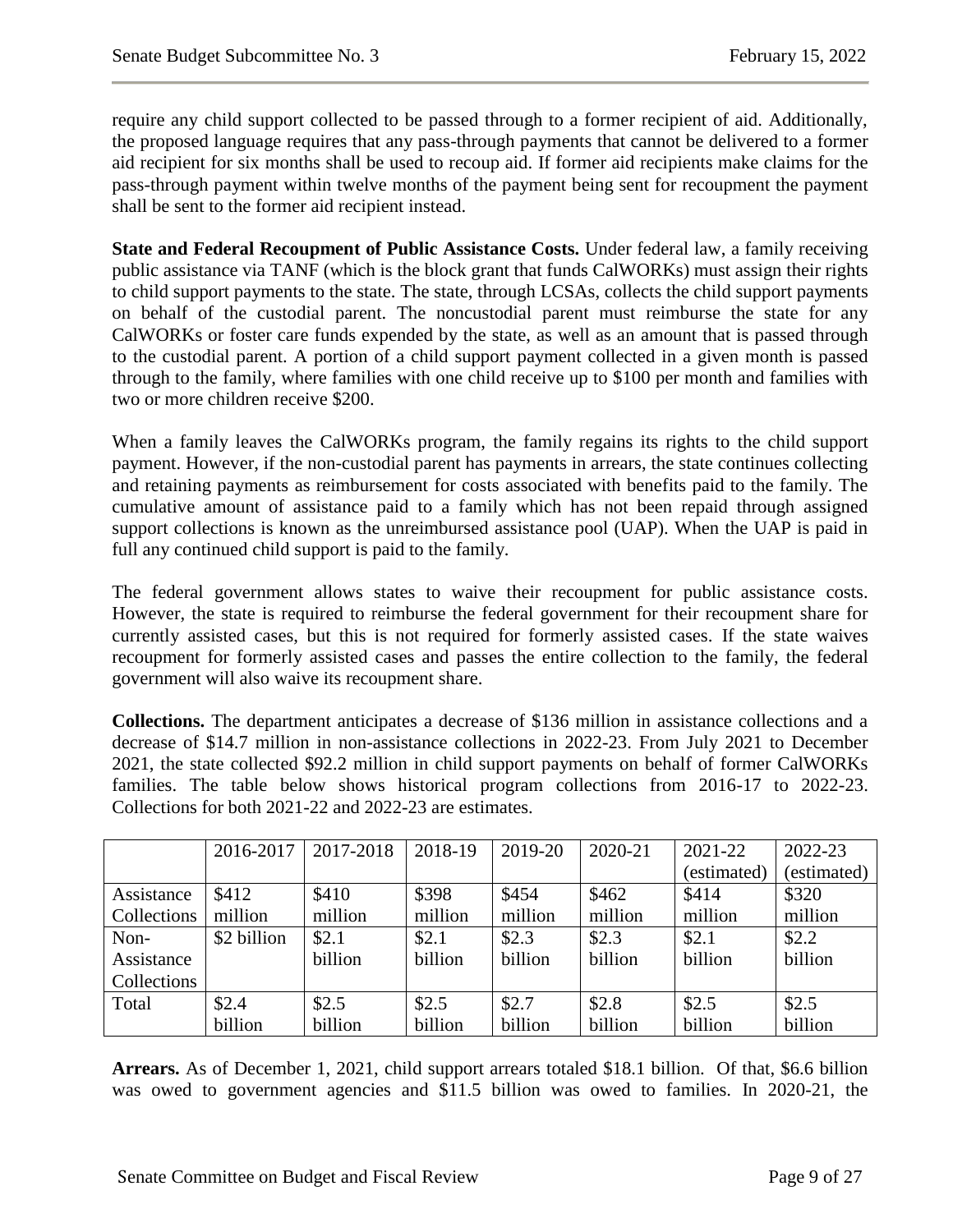department collected \$187 million in permanently assigned arrears on behalf of formerly assisted families, retained entirely as government recoupment of aid paid.

**Debt Reduction.** In May 2021, the department implemented a new debt reduction program to replace its standard Compromise of Arrears Program (COAP). COAP was established to address uncollectible government-owed arrears. COAP considered a participant's ability to pay based on actual income but required repayment of at least ten percent of the outstanding arrears balance. The minimum repayment for the new debt reduction program is structured as follows:

- For agreements with a current support order and arrears, the minimum repayment consists of the 12-month value of court-ordered arrears and/or administrative arrears and two to five percent of gross monthly income (GMI) if income is above the cost-of-living for that region
- For agreements with arrears only, the minimum repayment consists of the twelve-month value of all active court-ordered and administrative arrears or 0.5 to 2.5 percent of GMI determined by the income level compared to the cost of living

For both COAP and the new debt reduction program, consistent payment of all active current support orders is required for the duration of the agreement. Note that the 2021 Budget Act included trailer bill language to cease enforcement of state-owed child support arrearages determined to be uncollectible.

**Federal Flexibility, Efficiency, and Modernization in Child Support Final Rule (Final Rule).**  The federal Final Rule was published in December 2016 by the federal Office of Child Support Enforcement. The Final Rule focuses on setting child support orders that are accurate, and based on the parent paying support's (PPS) ability to pay. The 2017 Guideline Review Report, issued by the Center for Families, Children, and the Courts from the Judicial Council of California reviewed California statutes for compliance with the Final Rule and issued a series of recommendations for statutory change. The department and Judicial Council convened a workgroup in summer 2019 to review those recommendations and invite stakeholder input regarding proposed changes. Subsequently, AB 3314 (2020) was introduced. That bill included proposals developed by the 2019 workgroup and aimed to bring California into compliance with the Final Rule by September 2022. However, due to the COVID pandemic, the bill did not move forward. In light of the pandemic, the department obtained an extension until September 2024 for compliance with the Final Rule. The proposed trailer bill can be found on the Department of Finance website at: [https://esd.dof.ca.gov/trailer-bill/public/trailerBill/pdf/603.](https://esd.dof.ca.gov/trailer-bill/public/trailerBill/pdf/603)

Specific Final Rule requirements the proposed trailer bill addresses include:

- Requirements to consider known specific circumstances of the noncustodial parent. Currently, the statute requires LCSAs to presume the PPS can earn full-time minimum wage if income or income history is unknown, without the ability to alter the presumption based on the individual's known, specific circumstances.
- Ability to Consider Income History as a Known Specific Circumstance. There is currently no definition or qualification for "income history" as used in Family Code section 17400(d)(2), which leads to an inability to utilize income history in initial pleadings.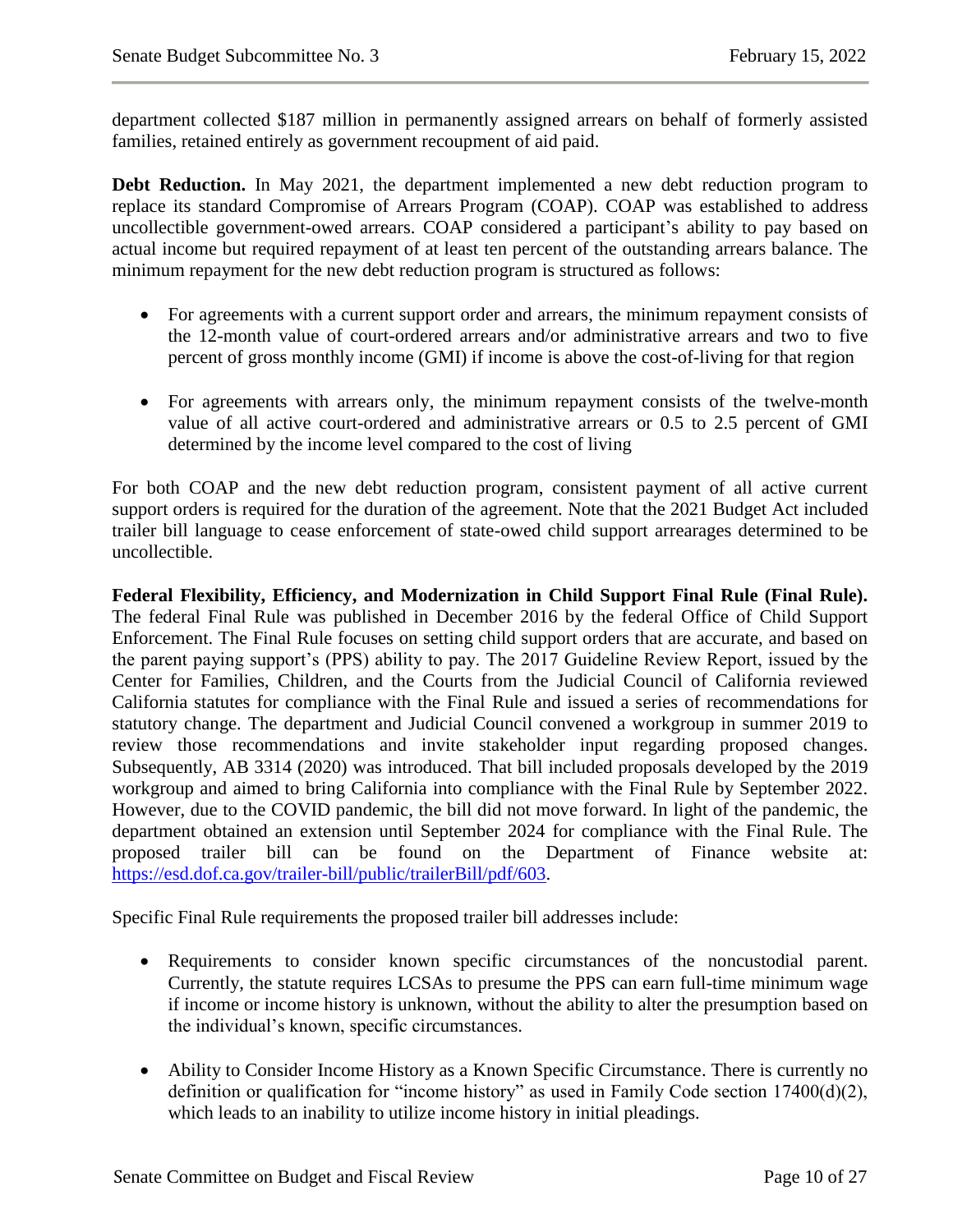- Ability to Impute Income based on Earning Capacity in the Initial Pleadings. The proposed language would codify the factors that must be taken into consideration when imputing income based on earning capacity.
- Low-Income Adjustment or Self-Sufficiency Reserve. The proposed language would update the statute to align with the recommendations in the 2021 Guideline Review Report.
- Modification for Incarcerated Parents. The proposed language would codify requirements that states must not treat incarceration as voluntary unemployment, regardless of the type of crime committed.

#### **Staff Comment and Recommendation.** Hold open.

The Governor's budget proposes to waive the state's share of recoupment for former CalWORKs cases. During its May 06, 2021, hearing the Subcommittee heard testimony from the Legislative Analyst's office and Anne Stuhldreher, Director of the Financial Justice Project within the Office of the San Francisco Treasurer, about the impact of government-owed debt on custodial parents and families. Most government-owed child support debt is owed by those who are low-income. Staff notes that current CalWORKs families, who are low-income, would also benefit from a full passthrough of child support payments. The Subcommittee may want to inquire about the possibility of extending this proposal to families currently receiving CalWORKs assistance in addition to former CalWORKs families.

- 1. Please provide an overview of the proposed 2022-23 DCSS budget and briefly describe the significant funding augmentations included in the Governor's budget.
- 2. The department anticipates a decrease of \$136 million in assistance collections and a decrease of \$14.7 million in non-assistance collections. Is this estimated decrease due to the proposed passthrough policy or other factors?
- 3. The Governor's budget includes a plan to waive recoupment of assistance costs for families formerly receiving CalWORKs. Why did the Administration choose to only waive recoupment for families formerly receiving assistance? What would it cost to waive recoupment for families currently receiving assistance as well?
- 4. Did the Administration consider the average proportion of arrears that go unpaid when calculating the estimated revenue loss from the pass-through proposal?
- 5. Does the administration expect collections or the number of paying cases to increase as a result of the full pass-through for families formerly on CalWORKs?
- 6. Describe how the department has collaborated with stakeholders, including the Judicial Council, in developing the proposed Final Rule TBL.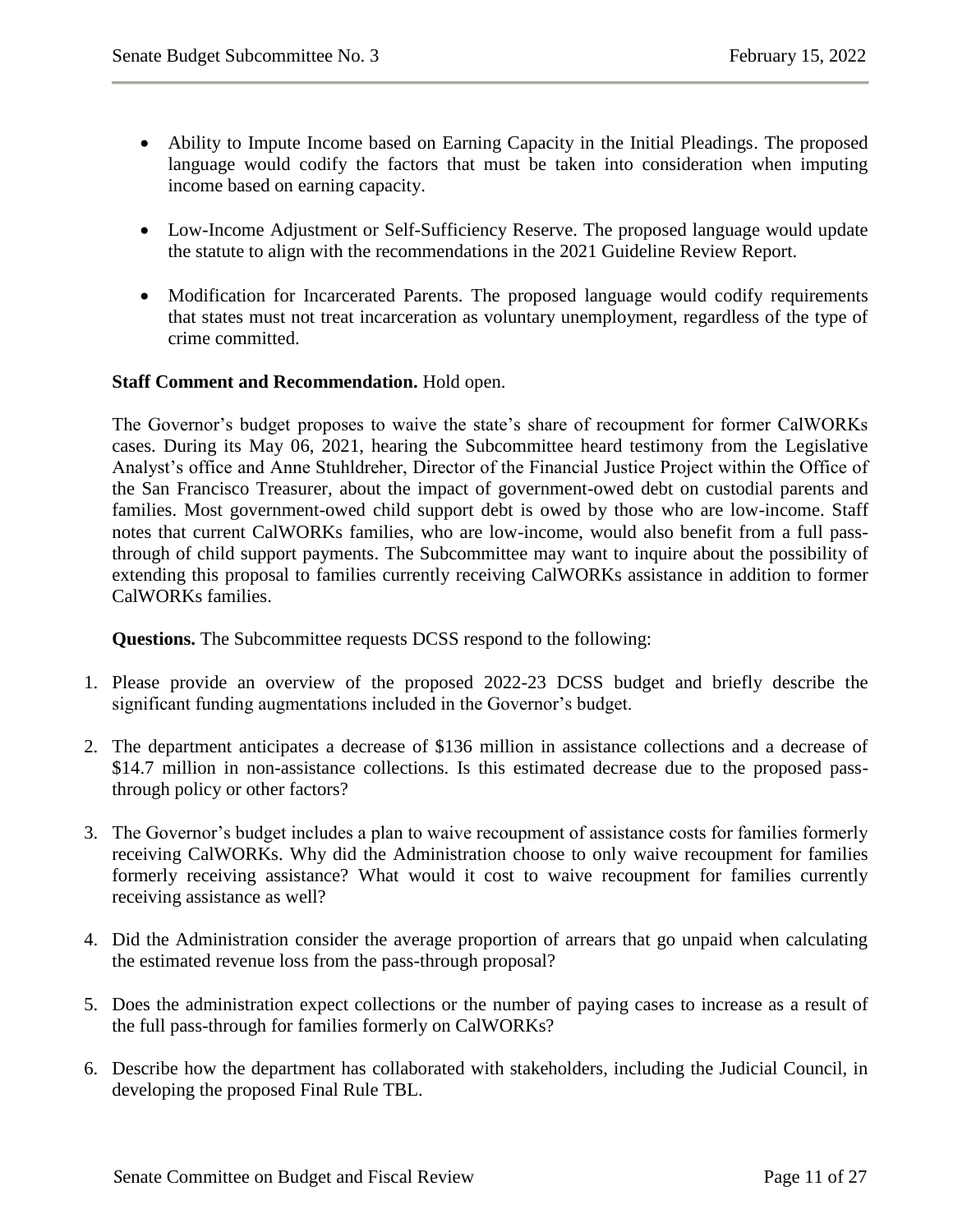#### <span id="page-11-0"></span>**Issue 5: 2021 Child Support Budget Investments**

**Budget Issue.** The 2021 Budget Act made several investments in the child support program. Those investments included:

- Local Child Support Agency Funding. \$56.1 million (\$19.1 million General Fund) ongoing to support Local Child Support Agency staffing and services.
- Child Support Collectability Study. \$375,000 (\$127,500 General Fund) for the department to conduct a study into the collectability of child support arrears.
- Local Child Support Courts and Child Support Funding. \$23.8 million (\$8.1 million General Fund) ongoing to support the Child Support Commissioner and Family Law Facilitator program.
- Uncollectible Child Support Debt. Trailer bill language that would, as of January 1, 2023, cease enforcement of state-owed child support arrearages that have been determined to be uncollectible. Enforcement would only cease provided that no reduction in aid or payment to a custodial parent would result.

**LCSA Funding.** The proposed 2019 Governor's Budget included an ongoing funding methodology for LCSAs. The proposed funding methodology increased funding by \$19.1 million in 2019-20, ramping up to \$57.2 million in 2021-22. However, in response to the expected budget impacts of the COVID-19 recession, the final 2020 budget reduced funding to 2018-19 budget levels, and the ongoing augmentation proposed in 2019 was not implemented. The 2021 budget raised funding levels to those proposed in the 2019 ongoing funding.

**Collectability Study.** Due to the number of cases that have an arrears balance the department requested funding for a collectability study in the 2021 budget. The study should assist the department in collecting and analyzing data to determine if parents can pay their arrears and if the government debt can be reviewed and compromised or determined as uncollectible. The department has indicated that this study will also assist in the implementation of the 2021 trailer bill language that would cease enforcement of state-owed arrearages determined to be uncollectible.

**Staff Comment and Recommendation.** This is an informational item. No action is needed.

- 1. How have LCSAs used the additional funding provided in the 2021 Budget Act? Has that funding been used to hire additional staff or to implement new programs?
- 2. Please provide an update on the collectability study funded in the 2021 Budget Act. Has work on that study begun? How has the department engaged stakeholders, including the Judicial Council, in this work?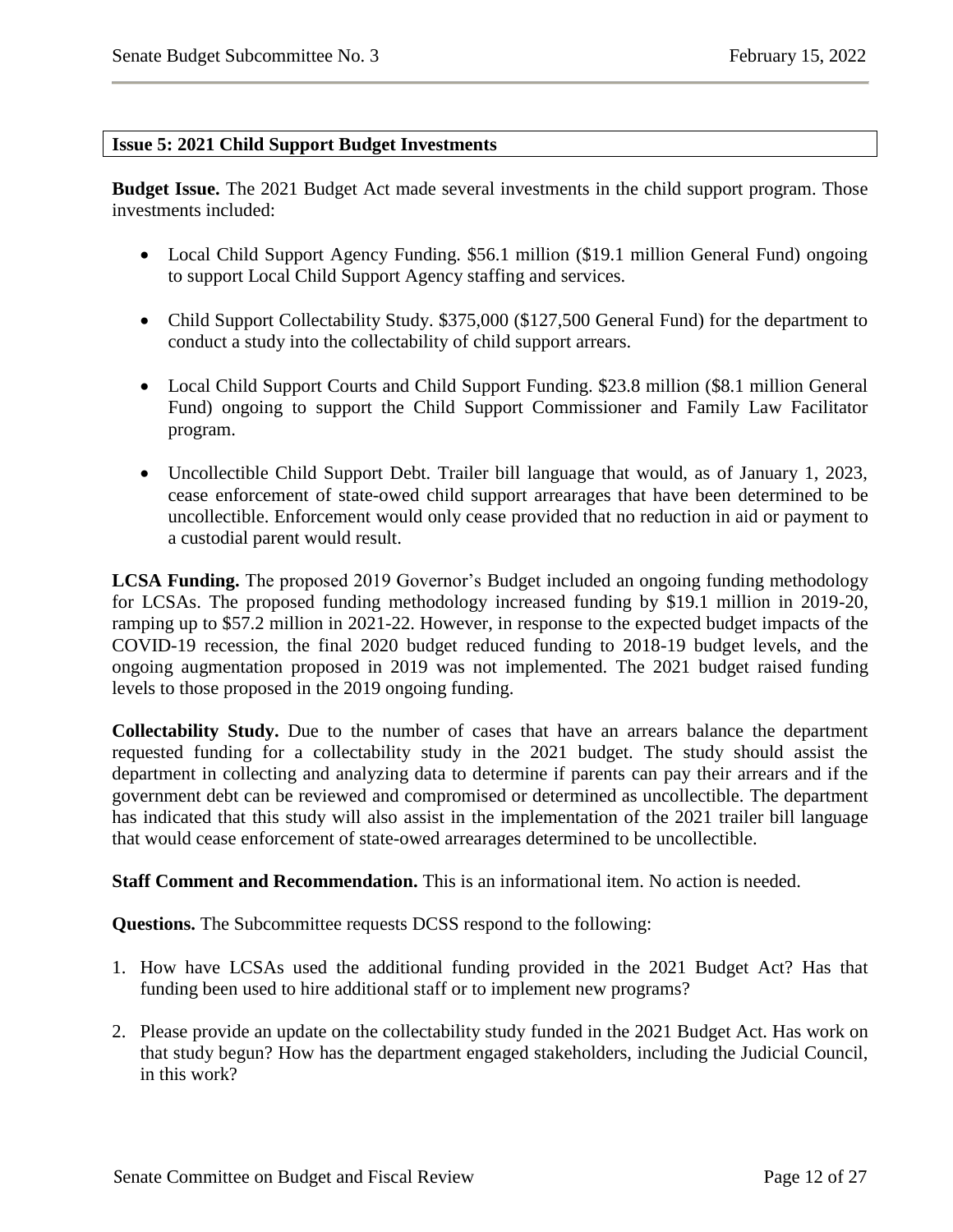# <span id="page-12-0"></span>**5180 DEPARTMENT OF SOCIAL SERVICES - CALWORKS**

#### <span id="page-12-1"></span>**Issue 6: CalWORKs Overview**

**Governor's Proposal.** The Governor's budget includes \$6.6 billion for the CalWORKs program in 2022-23. This amounts to a net increase of \$277.7 million compared to the 2021 enacted budget. The budget proposes a notable increase in the amount of General Fund going towards CalWORKs (77 percent), although the state still accounts for a fairly small share of overall program costs (19 percent).

# **CalWORKs Budget Summary**

All Funds (Dollars in Millions)

|                                              | 2021-22        | 2022-23         | Change From 2021-22 |                 |
|----------------------------------------------|----------------|-----------------|---------------------|-----------------|
|                                              | <b>Revised</b> | <b>Proposed</b> | Amount              | <b>Percent</b>  |
| <b>Number of CalWORKs cases</b>              | 353,974        | 398,409         | 44,435              | 13%             |
| Cash grants <sup>a</sup>                     | \$3,457        | \$3,880         | \$423               | 12%             |
| <b>Single Allocation</b>                     |                |                 |                     |                 |
| <b>Employment services</b>                   | \$1,138        | \$1,182         | \$44                | 4%              |
| Cal-Learn case management                    | 15             | 18              | 3                   | 17              |
| Eligibility determination and administration | 679            | 624             | $-55$               | -8              |
| <b>Subtotals</b>                             | (\$1,832)      | (\$1,824)       | $-($8)$             | $(\mathcal{a})$ |
| Stage 1 child care                           | \$384          | \$451           | \$68                | 18%             |
| <b>Other allocations</b>                     |                |                 |                     |                 |
| COVID-19 relief payments                     | \$203          |                 | $-$203$             | —               |
| Home Visiting Program                        | 89             | \$97            | 8                   | 9%              |
| <b>Housing Support Program</b>               | 285            | 285             |                     |                 |
| Other                                        | 313            | 314             |                     |                 |
| <b>Subtotals</b>                             | (\$889)        | (\$695)         | $-(\$194)$          | $-(22%)$        |
| Otherb                                       | \$5            | \$7             | \$2                 | 41%             |
| <b>Totals</b>                                | \$6,567        | \$6,857         | \$291               | 4%              |

a Does not include the cost of an estimated 7.3 percent grant increase funded by certain realignment revenues, which the Governor's budget projects beginning in October 2022. We roughly estimate this would increase cash grants by about \$200 million in 2022-23.

b Primarily includes various state-level contracts.

The Governor's budget also includes the following within the CalWORKs program:

- A projected 7.1 percent increase to CalWORKs maximum aid payment levels, with an estimated cost of \$200.7 million, funded entirely by the Child Poverty and Family Supplemental Support Subaccount.
- \$36.5 million in 2021-22 and \$80.5 million in 2022-23 in CalWORKs benefits, employment services, and child care for 20,000 Afghan arrivals (adults with children), beginning September 2021. Note that the Subcommittee will discuss funding for Afghan arrivals in more detail during its March 1, 2022, hearing which will cover programs within the Office of Equity.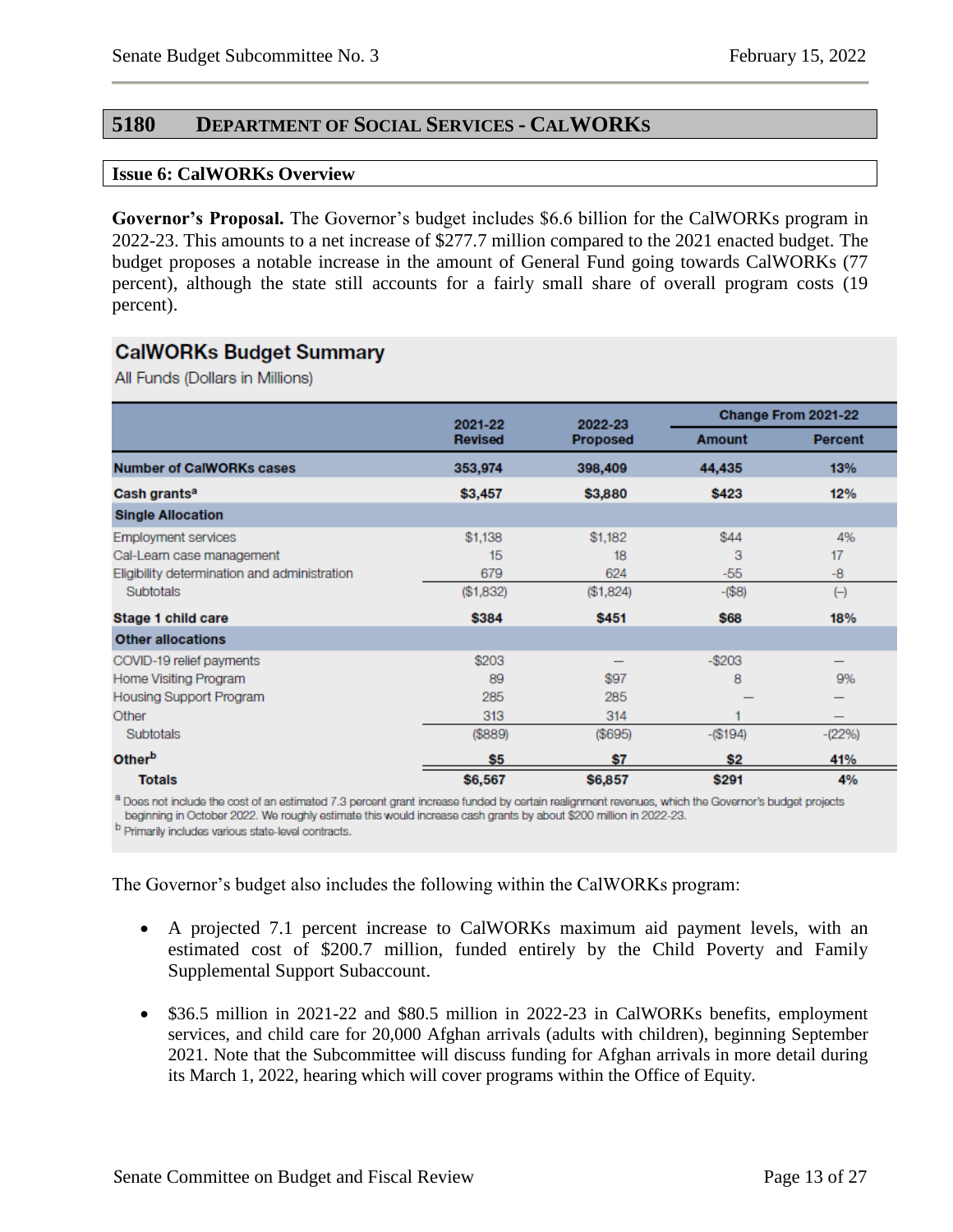**Background.** California Work Opportunities and Responsibilities to Kids (CalWORKs), the state's version of the federal Temporary Assistance for Needy Families (TANF) program, provides cash assistance and welfare-to-work services to eligible low-income families with children. CalWORKs is funded through a combination of the federal TANF block grant, the state General Fund, and other various funding allocations from the state, realignment funds, and other county funds.

Counties are reimbursed monthly for the costs of assistance payments, which are an entitlement. Administration and services costs are reimbursed to counties quarterly. The counties receive a Single Allocation which combines the funding for Eligibility Administration, Employment Services, Child Care, and Cal-Learn into one allocation that may be used interchangeably. All other funding for various program services is separately allocated.

**Caseload.** Before COVID-19, the total CalWORKs caseload had been declining along with California's improving economy (i.e. a decline in the unemployment rate). Between January 2021 and June 2021 CalWORKs cases declined by an average of 0.7 percent per month, however cases were 2.3 percent higher than the 2021 Budget Act projections. For the 2022-23 Governor's Budget, CDSS projects the final caseload for 2021-22 will increase by 12.5 percent from the previous fiscal year, and the final caseload for 2022-23 will increase by 12.6 percent.

The 2022-23 Governor's Budget caseload assumes an increase in caseload due to the expiration of unemployment insurance (UI) benefits in September 2021. The estimated caseload impact due to the expiration of UI reflects the most recent available data from the Employment Development Department (EDD). EDD estimates that unemployment benefits expired for 2.2 million Californians in September 2021.

**CalWORKs Total** 

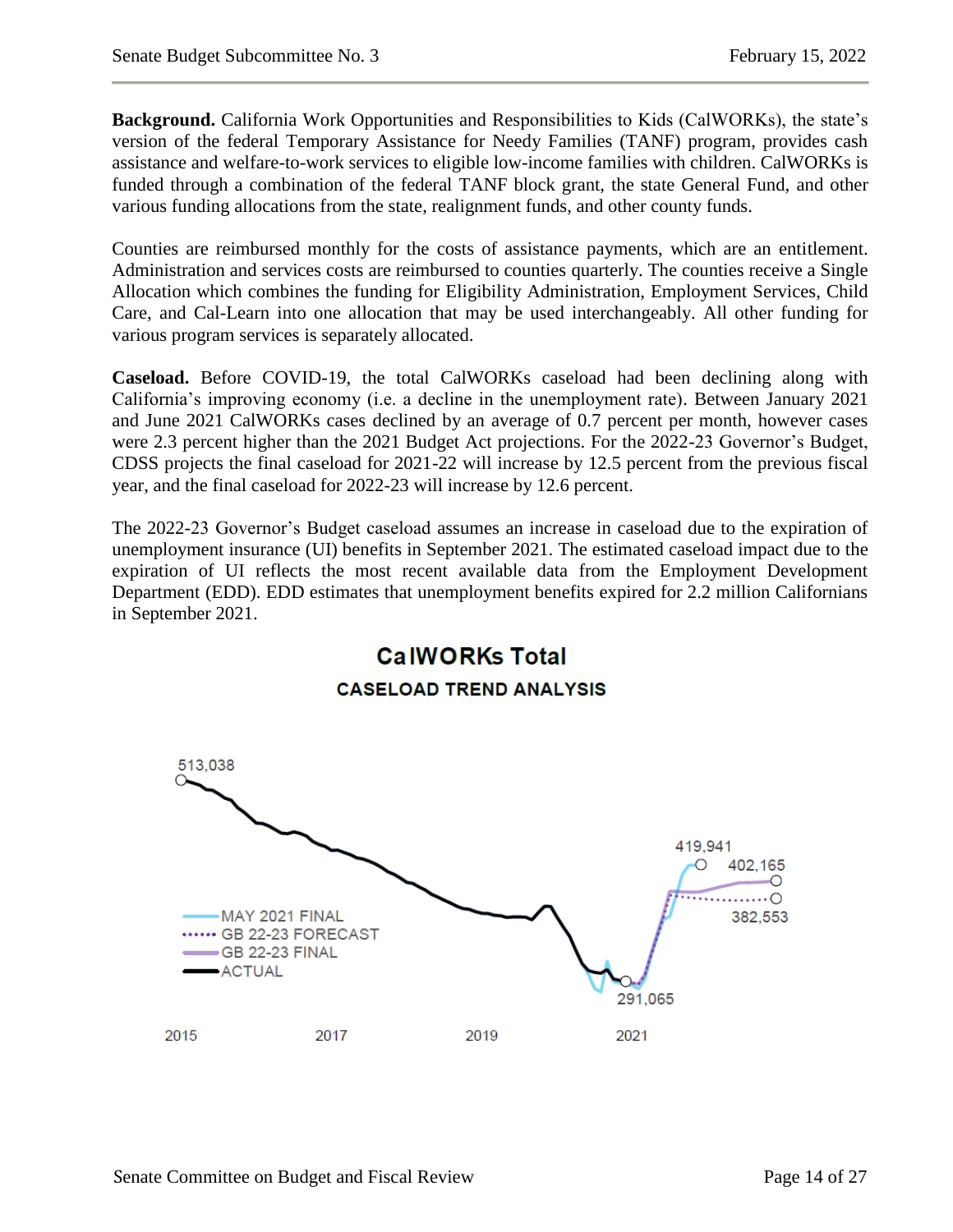**Other Programs.** Other programs under the CalWORKs umbrella include Cal-Learn, the CalWORKs Homeless Assistance Program (HAP), the CalWORKs Housing Support Program (HSP), the Family Stabilization Program, and the CalWORKs Home Visiting Program. Cal-Learn provides special supportive services and intensive case management for pregnant and parenting teens. The CalWORKs HSP and HAP provide services to help house CalWORKs families. Both of these programs will be discussed in more detail in Issue 9 of this document. The Family Stabilization program provides services in addition to a county's welfare-to-work program for families experiencing a crisis. Services include behavioral health, domestic violence, and other treatment for family members, non-medical outpatient drug treatment, emergency shelter, rehabilitative services, and/or substance abuse counseling and treatment. The CalWORKs Home Visiting Program is a voluntary program administered by participating counties to support positive health, development, and well-being outcomes for pregnant and parenting individuals, families, and infants born into poverty

**Child Poverty and Family Supplemental Support Subaccount.** The Child Poverty and Family Supplemental Support Subaccount is used to fund CalWORKs assistance grant increases, as well as the repeal of the Maximum Family Grant (MFG) rule, which took effect January 1, 2017. In conjunction with the Governor's Budget in January and the annual May Revision, the Administration estimates the total amount of funding that will be in the subaccount. If that amount is not enough to fully fund the costs of all the CalWORKs assistance grant increases already provided plus the MFG repeal, the state General Fund makes up the difference. If there is more funding in the subaccount than is needed to fund all the CalWORKs assistance grant increases and the MFG repeal, then an additional grant increase is triggered that equals an amount that the available funding is estimated to support.

**Previous Grant Increases.** The 2018 budget increased the maximum aid payment (MAP) amounts for CalWORKs recipients by 10 percent effective April 1, 2019, and included \$90 million in 2018- 19 and \$360 million annually thereafter. Trailer bill language also stated the intent of the Legislature to provide future grant increases in 2019-20 and 2020-21 to increase grants to no less than 50 percent of the federal poverty level (FPL). The FPL is a measure of income issued by the federal government each year to determine eligibility for programs and benefits. The 2022 FPL for a family of three living in the United States is \$23,030 annually and the 2021 FPL for a family of three is \$21,960.

The 2019 budget included \$331.5 million in 2019-20 and \$441.8 million annually thereafter to increase MAP amounts so grants for assistance units (AUs) of one person were at 50 percent of the 2019 FPL. Grants for all other AU sizes were increased to no less than 47 percent of the 2019 FPL. The 2021 Budget Act included \$141.9 million in 2021-22 to reflect a 5.3 percent increase to CalWORKs MAP levels.

The tables below, with data from the LAO, show how the proposed grant increase would impact grants in both high-cost and low-cost counties, as well as the share of the 2022 FPL for the AU plus one.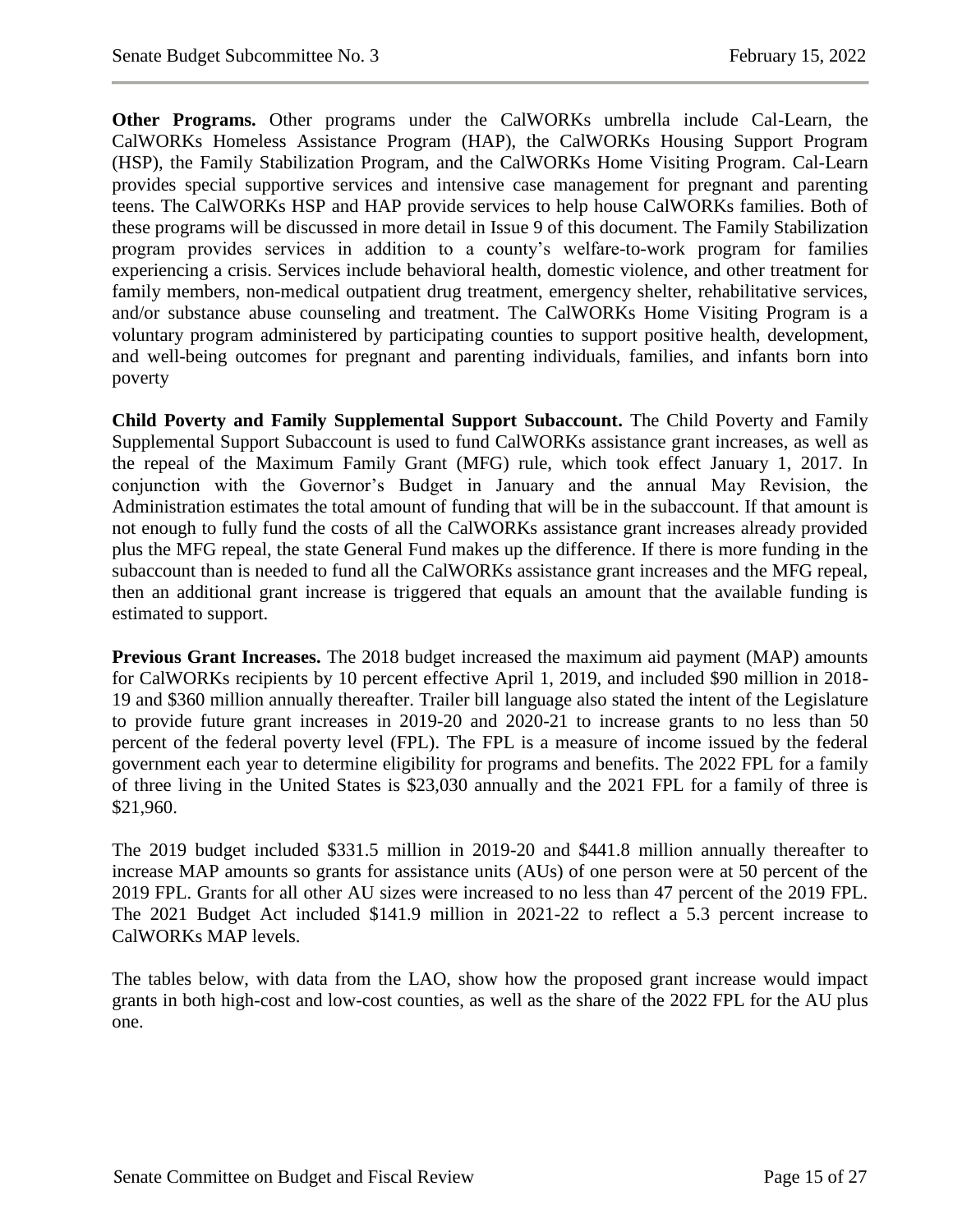| <b>Low-Cost Counties</b>    |                             |             |                            |                            |                                   |                          |
|-----------------------------|-----------------------------|-------------|----------------------------|----------------------------|-----------------------------------|--------------------------|
| Before 7.1 Percent Increase |                             |             | After 7.1 Percent Increase |                            |                                   |                          |
| <b>AU Size</b>              | Amount                      | As Share of |                            | Amount                     | As Share of<br>Share<br>As<br>-of |                          |
|                             |                             | <b>FPL</b>  |                            |                            | <b>FPL</b>                        | $FPL, AU+1$              |
|                             | \$548                       | 49%         |                            | \$587                      | 52%                               | 38%                      |
| $\overline{2}$              | 696                         | 46          |                            | 745                        | 49                                | 39                       |
| 3                           | 878                         | 46          |                            | 940                        | 49                                | 41                       |
| 4                           | 1.060                       | 46          |                            | 1,135                      | 49                                | 42                       |
| 5                           | 1,243                       | 46          |                            | 1,331                      | 49                                | 43                       |
|                             |                             |             |                            |                            |                                   |                          |
| <b>High-Cost Counties</b>   |                             |             |                            |                            |                                   |                          |
|                             | Before 7.1 Percent Increase |             |                            | After 7.1 Percent Increase |                                   |                          |
| AU Size                     | Amount                      | As Share of |                            | Amount                     | As Share of                       | of<br><b>Share</b><br>As |
|                             |                             | <b>FPL</b>  |                            |                            | <b>FPL</b>                        | $FPL, AU+1$              |
|                             | \$579                       | 51%         |                            | \$620                      | 55%                               | 41%                      |
| $\overline{2}$              | 733                         | 48          |                            | 785                        | 51                                | 41                       |

3 925 48 991 52 43 4 | 1,116 | 48 | 1,195 | 52 | 44 5 1,308 48 1,401 52 45

#### **Staff Comment and Recommendation.** Hold open.

The Legislature has long recognized the deep, devastating impact living in poverty can have on children and families. Children living in poverty not only experience hunger and instability but other less obvious effects such as behavioral issues and social and emotional development difficulties. To that end, the Senate has committed to increasing grants for CalWORKs recipients so no child lives in deep poverty. The 2018 budget included language stating the intent of the Legislature to provide future grant increases so that grants are no less than 50 percent of the FPL for the family size that is one greater than the assistance unit. Yet, the state has not reached that goal. According to the LAO, in roughly 65 percent of CalWORKs cases, one or more people in the family are not eligible for CalWORKs and therefore the assistance unit size is smaller than the family size. The Subcommittee may want to inquire about the remaining steps to increase grants so that they are no less than 50 percent of the FPL for one additional person and the costs of that change.

- 1. Please provide an overview of the proposed 2022-23 CalWORKs budget and describe the significant funding augmentations included in the Governor's budget.
- 2. Please detail the recent trends in CalWORKs caseload, application denials, and exit rate.
- 3. The budget proposes a reduction of \$55 million to eligibility and administration funding for counties, yet caseload is expected to increase by 12.6 percent. Please explain the rationale for the reduction in eligibility administration funding when the caseload is expected to increase.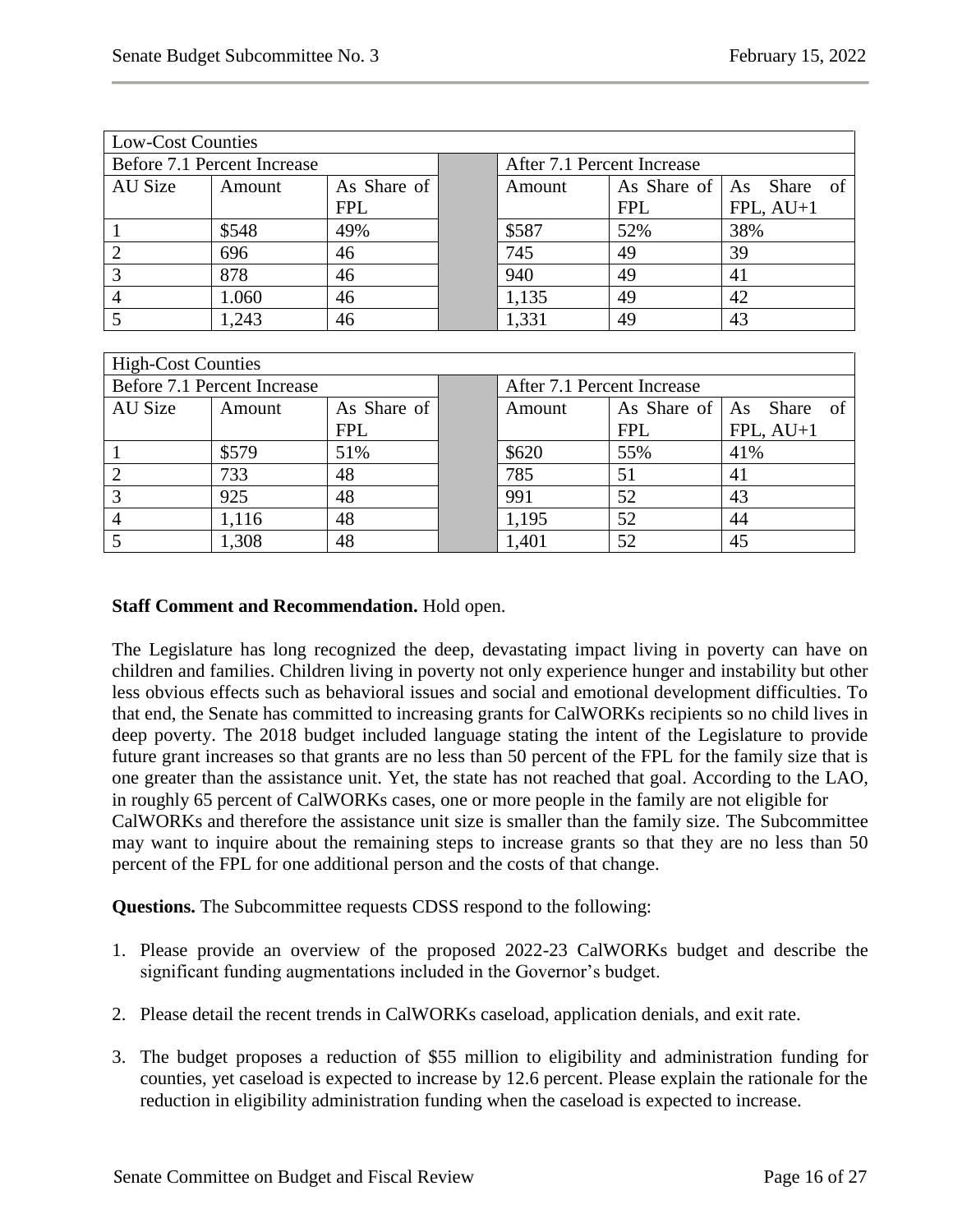# <span id="page-16-0"></span>**5180 DEPARTMENT OF SOCIAL SERVICES – CALFRESH AND NUTRITION PROGRAMS**

#### <span id="page-16-1"></span>**Issue 7: CalFresh and Nutrition Overview**

**Governor's Proposal.** The revised 2021-22 budget includes \$2.32 billion (\$789.1 million General Fund) for CalFresh administration. In 2022-23, the proposed budget includes \$2.34 billion (\$812.2 million General Fund), which represents a projected increase of \$355 million (\$178.9 million General Fund) from 2021-22.

A total of \$44 million for federal fiscal years 2022 and 2023 in 100 percent federal funds is provided to California through the American Rescue Plan Act (ARPA) to supplement state administrative funding and improve business processes and technology.

The proposed 2022-23 budget also includes \$50 million one-time General Fund for food banks to mitigate the increase in food needs among food-insecure populations.

In alignment with the 2021 Budget Act, the Governor's budget plans to expand the California Food Assistance Program (CFAP) for all California residents 55 or older regardless of immigration status. This issue will be discussed in more detail later in this agenda document.

**Background.** CalFresh is California's version of the federal Supplemental Nutrition Assistance Program (SNAP). SNAP is an entitlement program that provides eligible households with federally funded monthly benefits to purchase food and maintain adequate nutrition. The program is administered at the federal level by the United States Department of Agriculture (USDA) Food and Nutrition Service (FNS). This includes the determination of eligibility standards and benefit levels. CDSS is the designated state agency responsible for program oversight in California and each county is responsible for local administration and benefit delivery.

CalFresh food benefits are 100 percent federally funded. CalFresh administration costs are funded with fifty percent federal funds, thirty-five percent General Fund, and fifteen percent county funds, except for state-mandated program changes. Administrative costs for state-mandated program changes are funded with fifty percent federal funds and fifty percent General Fund. The California Food Assistance Program (CFAP) is funded 100 percent General Fund for both benefits and administrative costs.

CalFresh food benefits are issued through an EBT card which cardholders can use at point-of-sale terminals authorized by FNS. Grocers and other retailers are paid directly by the federal government for the dollar value of purchases made with CalFresh food benefits.

**County Administration Funding.** The budgeting methodology to determine the amount of state funding provided to pay for its share of CalFresh administration costs is based on costs as they existed 20 years ago (in 2000-01) and is only funding about 60 percent of current county costs. The current methodology began when the state experienced a recession in the early 2000s and stopped providing annual cost-of-living adjustments (COLAs) as a way to reduce state costs. Since then, the state has provided funding for most, but not all, of the caseload increases over the past two decades (at early 2000s cost levels), but has given no COLAs to cover operational cost increases over time.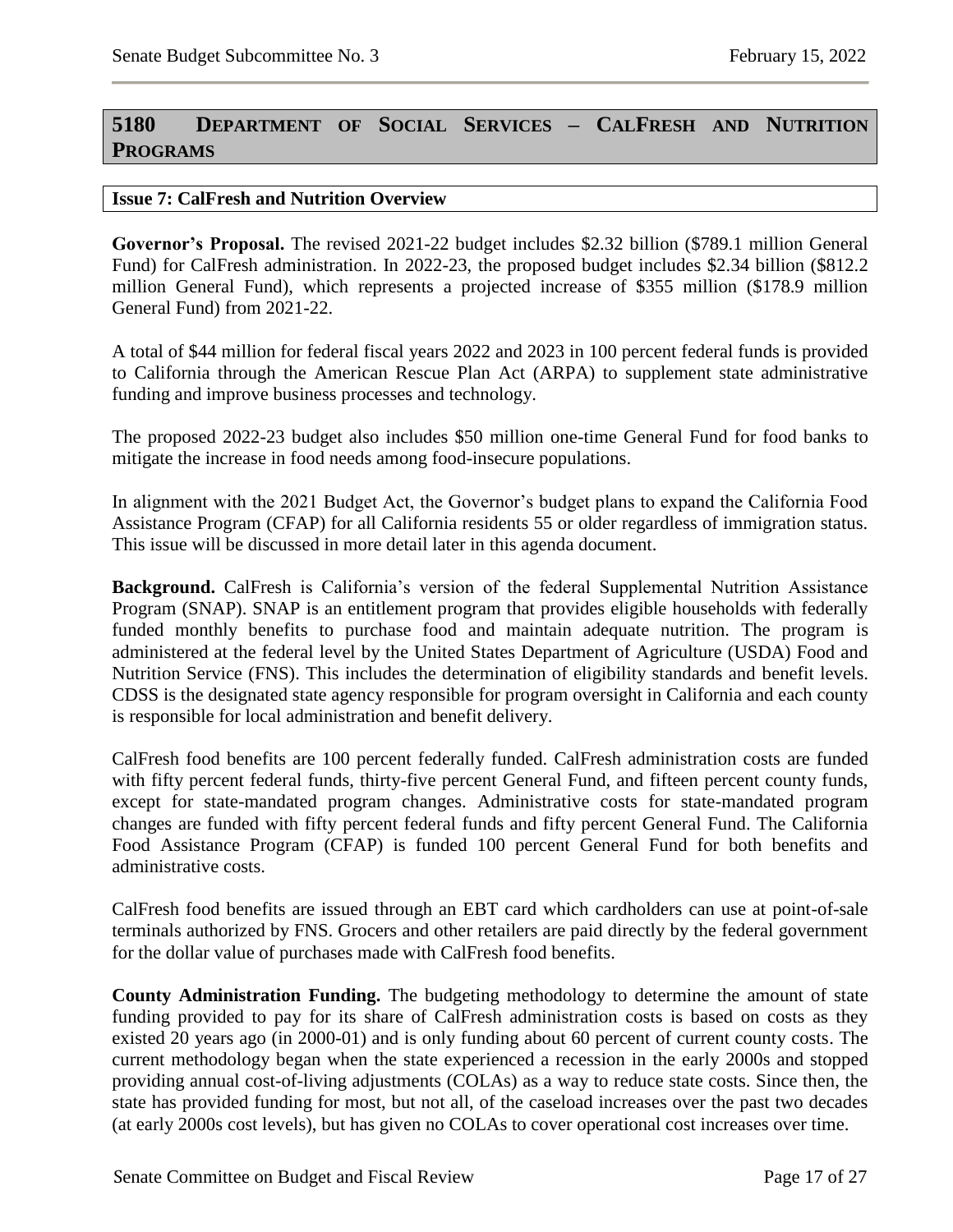The 2020 Budget Act required the department, in partnership with counties, to update the budgeting methodology used to determine the annual funding for county administration of the CalFresh Program, beginning with 2021-22. The subsequent Budget Act delayed the development of this budgeting methodology to 2022-23. The Governor's Budget continues to propose delay of the implementation of the new methodology to 2023-24.

**Caseload.** In the last six months of 2020-21 (January 2021 – June 2021), the caseload has been increasing by an average of 0.7 percent each month. For the 2022-23 Governor's Budget, CDSS projects the final caseload for 2021-22 will increase by twelve percent from the previous fiscal year, and the final caseload for 2022-23 will increase by 4.7 percent.



**Emergency Allotments and Federal Funding.** In March 2020, California requested authority from the federal government to provide emergency allotments to CalFresh households not currently receiving the maximum benefit allotment. The emergency allotments raised each household's allotment to the maximum allowable based on household size. The request was approved by the federal government in March 2020 and has been extended monthly since then. The Administration has indicated that it will continue to request emergency allotments until the state of emergency is no longer in place. At the time of writing, this policy has been approved for extension until March 2022. Since March 2020, an average of approximately 1.9 million households have received an average of \$226 in emergency nutrition allotments each month.

2019

2021

As mentioned above, the state received \$44 million in federal funds via ARPA to supplement administrative funding. The department is currently engaging counties, client advocates, and other stakeholders to determine a spending plan for this funding. For 2022, the federally approved plan includes race, equity, inclusion, and implicit bias training, expanded language access, and CalSAWS enhancements, among other items.

2015

2017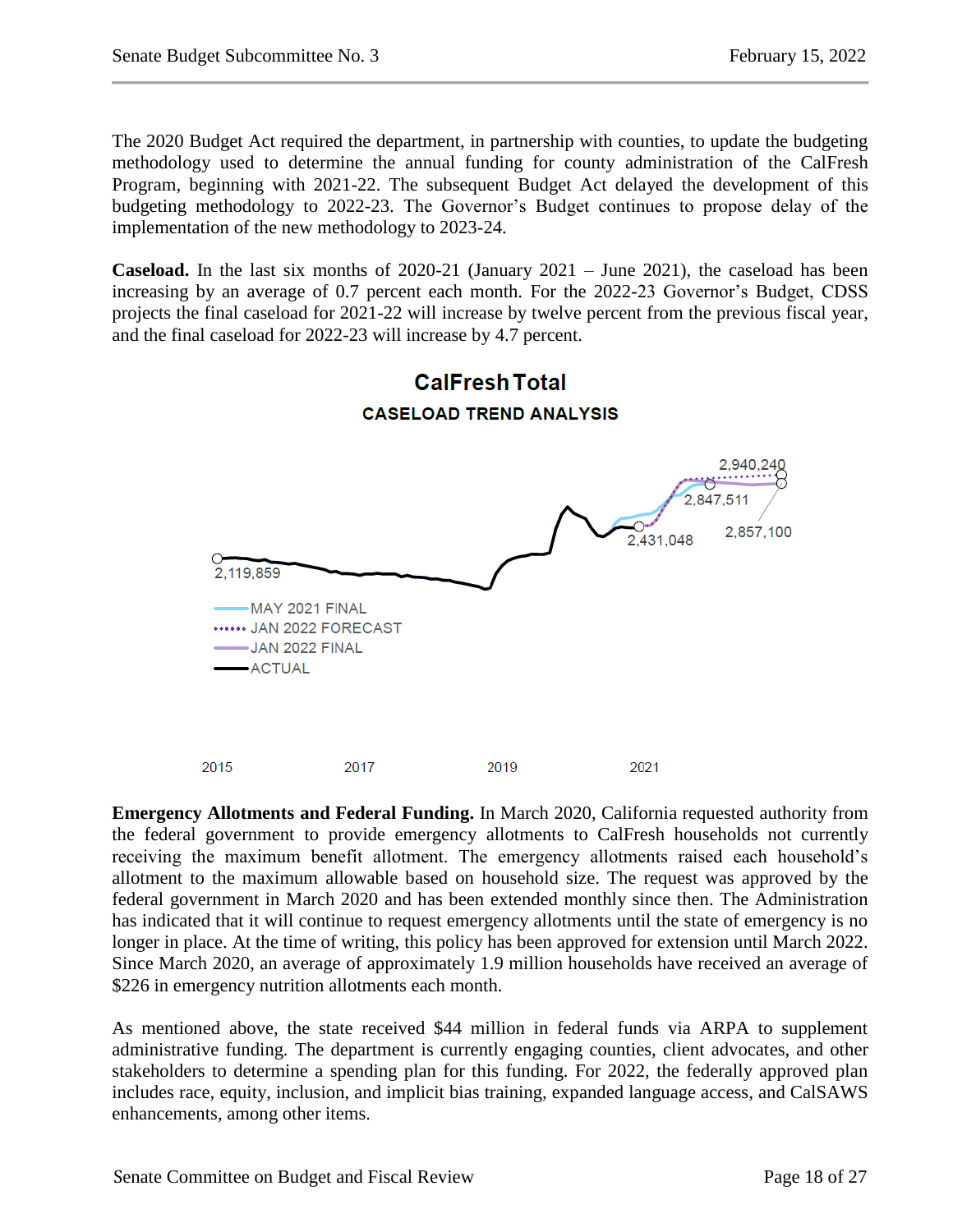**EBT Online Purchasing.** While the capacity to purchase food online using EBT was planned before the pandemic, the onset of the pandemic hastened its buildout. On April 28, 2020, EBT online purchasing via Amazon and Walmart went live. On November 12 of the same year, Albertsons and Safeway launched online purchasing for pickup and participating stores. The EBT SNAP card can now also be used to pay for groceries on Instacart who has expanded its vendors in California and now includes SaveMart, FoodMaxx, Lucky Supermarkets, ALDI, Food 4 Less, and Rancho San Miguel. On January 25, 2022, the "Sam's Club Scan & Go" mobile application feature went live and allows its members to check out on their phone using EBT. As of January 31, 2022, customers have placed 13.5 million online transactions using EBT cards at Amazon, Walmart, and ALDI, SaveMart, Food 4 Less, Rancho San Miguel, and Safeway combined.

**Pandemic Electronic Benefit Transfer (P-EBT).** P-EBT is a federal program administered by the department in collaboration with the California Department of Education (CDE). The program provides food benefits to ensure children continue to receive food assistance if unable to attend school or child care in person due to the pandemic. Only school-age children were eligible for the first iteration of the program (P-EBT 1.0) which covered the 2019-20 school year; children under six were made eligible in the second iteration (P-EBT 2.0). The P-EBT 1.0 Extension provided benefits for August and September 2020 and P-EBT 2.0 covered the 2020-21 school year. The P-EBT 3.0 will cover the 2021-22 school year; the plan is currently being finalized with CDE and will be submitted to USDA FNS for approval. The table below depicts outcome data for P-EBT 1.0.

| <b>Summary of Statewide P-EBT Data</b>                                       | <b>Value</b>    |
|------------------------------------------------------------------------------|-----------------|
| <b>Total Eligible Children Issued P-EBT Benefits</b>                         | 3,738,746       |
| <b>Total P-EBT Benefits Issued</b>                                           | \$1,362,140,097 |
| <b>Total Automatically Eligible Children Issued P-EBT</b><br><b>Benefits</b> | 2,256,807       |
| <b>Total Applicant Eligible Children Issued P-EBT</b><br><b>Benefits</b>     | 1,481,939       |
| Total Cards Issued to Automatically Eligible Children <sup>i</sup>           | 1,640,403       |
| Total Cards Issued to Applicant Children'                                    | 1,253,956       |
| <b>Total Applications Received (unduplicated)</b>                            | 1,374,413       |
| <b>Total Children Issued Full Benefits</b>                                   | 3,719,015       |
| <b>Total Children Issued Prorated Benefits</b>                               | 19,723          |

\*Note that the data in this table only reflects P-EBT 1.0.

# **Staff Comment and Recommendation.** Hold open.

The 2020 Budget Act required the department to develop an updated budget methodology for CalFresh administrative costs but the department has delayed this work due to the COVID-19 pandemic. In the meantime, counties are providing services and support to additional families in new ways due to the COVID-19 pandemic. The Subcommittee may want to consider providing additional funding in the budget for county CalFresh administrative costs. The County Welfare Director's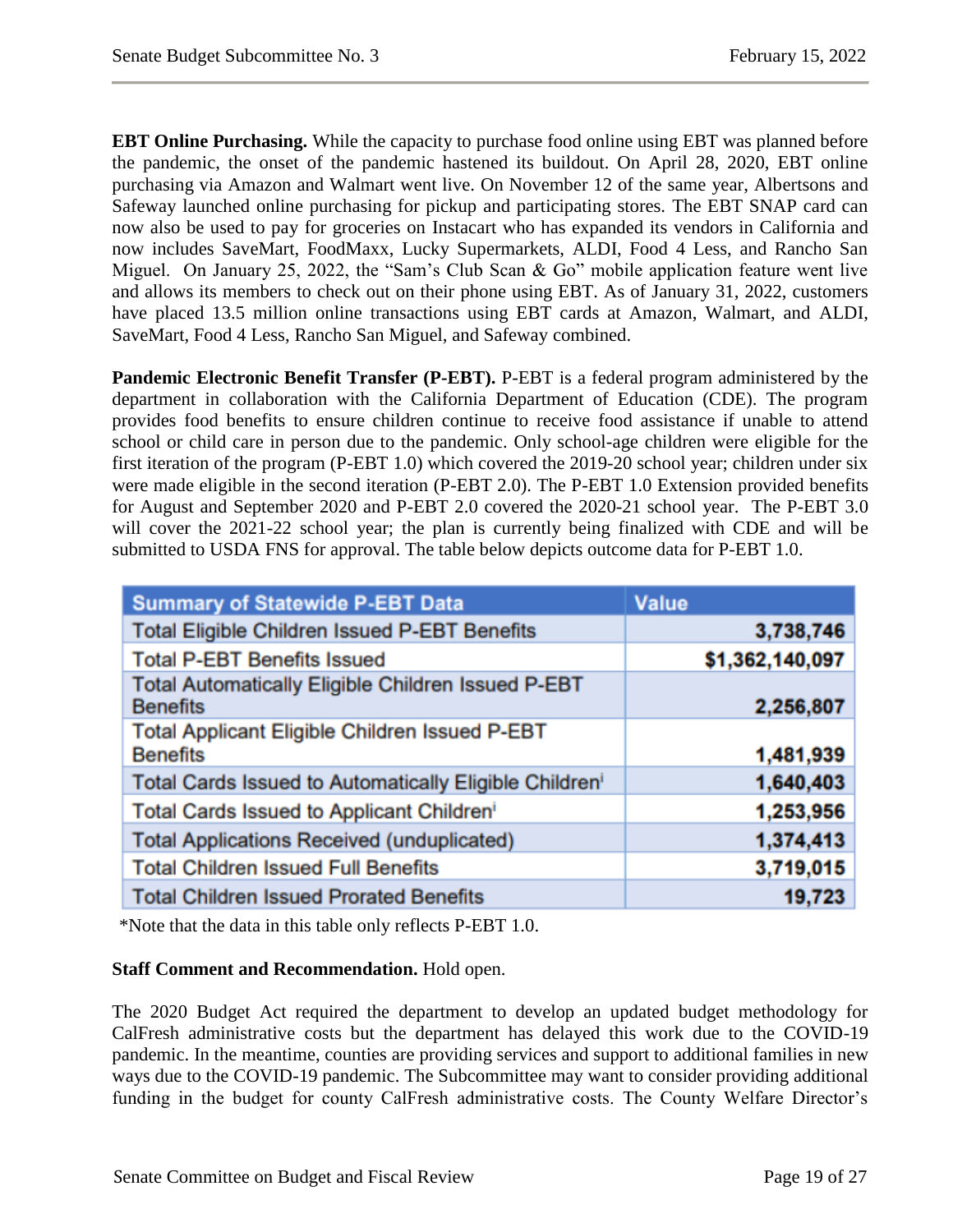Association (CWDA) has estimated that additional one-time funding of \$60 million will help shore up counties until the new methodology is developed.

- 1. Please provide an overview of the proposed 2022-23 budget for CalFresh and other nutrition programs, highlighting significant funding augmentations in the budget.
- 2. How did the Administration determine the \$50 million amount proposed for food bank funding in 2022-23?
- 3. Please provide an update on the development of the 2023 spending plan for the ARPA funds to supplement state SNAP administrative funding. What types of activities does the Administration intend to include in the spending plan?
- 4. The department has delayed updating the budget methodology for county administration costs due to the COVID-19 pandemic. When does the department estimate it will begin working with counties to develop that methodology?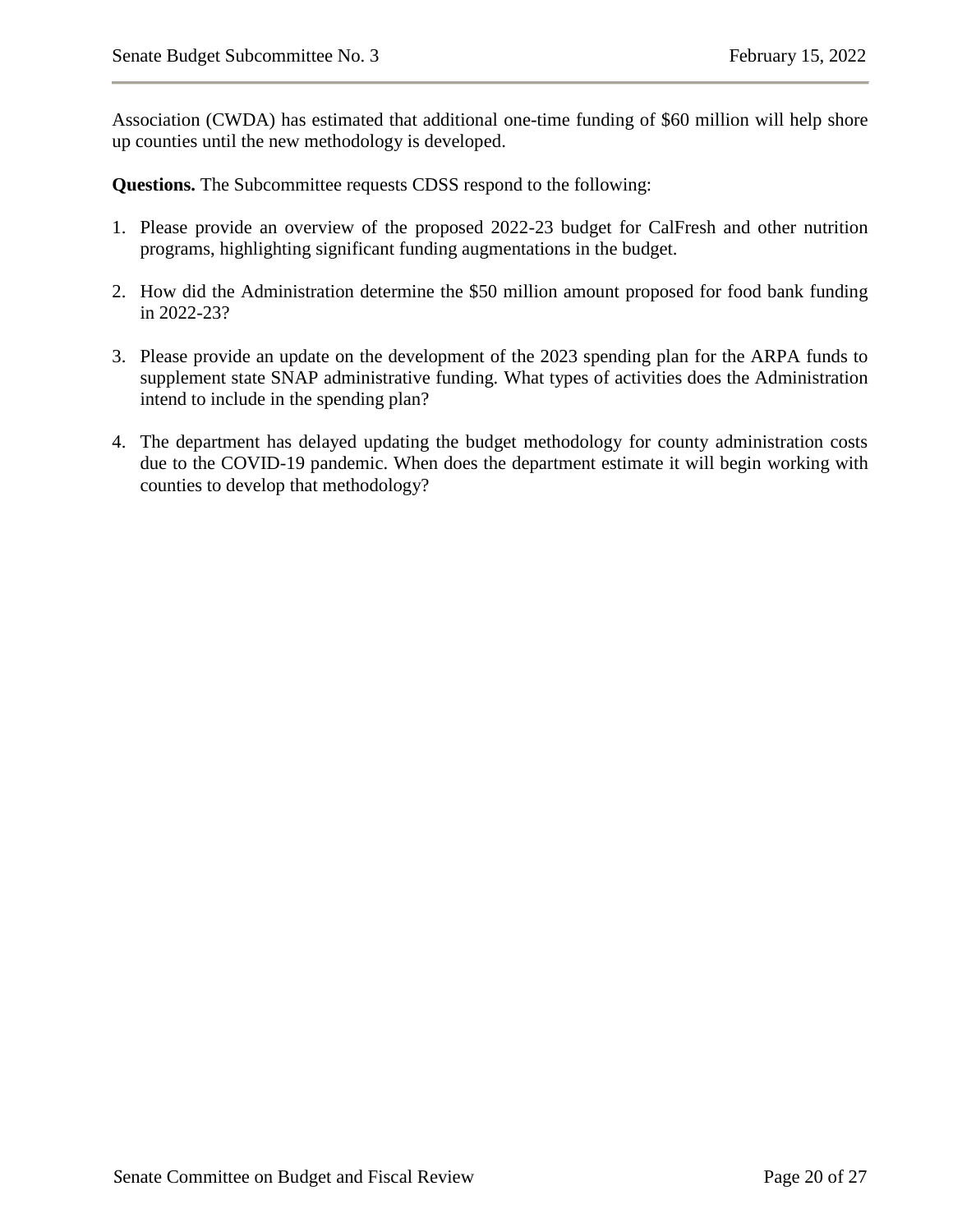#### <span id="page-20-0"></span>**Issue 8: 2021 Budget Investments – CalFresh and Nutrition Programs**

**Budget Issue.** The 2021 Budget Act made several significant investments in CalFresh and other nutrition programs administered by CDSS. Those investments and other provisions include:

- \$5 million General Fund in 2021-22 and \$40 million General Fund in 2022-23 to begin automation changes necessary to expand the California Food Assistance Program to individuals regardless of immigration status. The proposed 2022-23 Governor's budget plans to expand the program for all California residents 55 or older regardless of immigration status. Trailer bill language associated with the 2021 Budget specified only that the expansion would be age-based but did not identify which age ranges would first benefit.
- \$100,000 General Fund one-time to develop a CalFresh user-centered simplified paper application for older adults and people with disabilities. The budget also includes trailer bill language requiring the department to develop the application by July 1, 2023.
- \$5 million General Fund in 2021-22, \$11 million General Fund in 2022-23, and \$10 million General Fund in 2023-24 for increased outreach and support to mitigate attrition from the Transitional Nutrition Benefit (TNB) program. The budget also included trailer bill language that extends the time for required documentation and information to be provided to restore discontinued benefits for the TNB Program to 90 days and maintains eligibility for all beneficiaries for two years by pausing discontinuances.
- Trailer bill language required the department, in consultation with stakeholders, to develop recommendations to implement a fully telephone-based service model statewide.

**California Food Assistance Program (CFAP).** The CFAP provides food benefits for eligible noncitizens who meet all CalFresh eligibility criteria except for their immigration status. To be eligible for CalFresh, legally present noncitizens must have been in the country for five years, disabled, a member of certain refugee communities, under the age of 18, or over the age of 59. The CFAP serves all other legally present noncitizens. In 2020‑21, CFAP benefits were \$69 million General Fund (\$165 average monthly per person), and administration costs were \$2.5 million General Fund. (In line with benefit augmentations for CalFresh, CFAP benefits also were temporarily expanded in response to COVID‑19.)

**Simplifying CalFresh for Seniors.** Since 2017, CDSS has participated in the federal Elderly Simplified Application Project (ESAP). It is a demonstration project that seeks to increase CalFresh participation among the elderly population by streamlining the application and certification process. As part of that project, California has waived annual recertification interviews, simplified the verification process, and allows for a thirty-six month certification period for eligible households, instead of twelve months. CDSS was authorized by the FNS to continue operating the ESAP for another five years beginning October 1, 2021, and ending September 30, 2026. The new ESAP approval eliminates the periodic reporting requirement for ESAP households upon the completion of automation and confirmation of the policy effective date. The anticipated completion date for automation was January 1, 2022, with an anticipated policy effective date of March 1, 2022.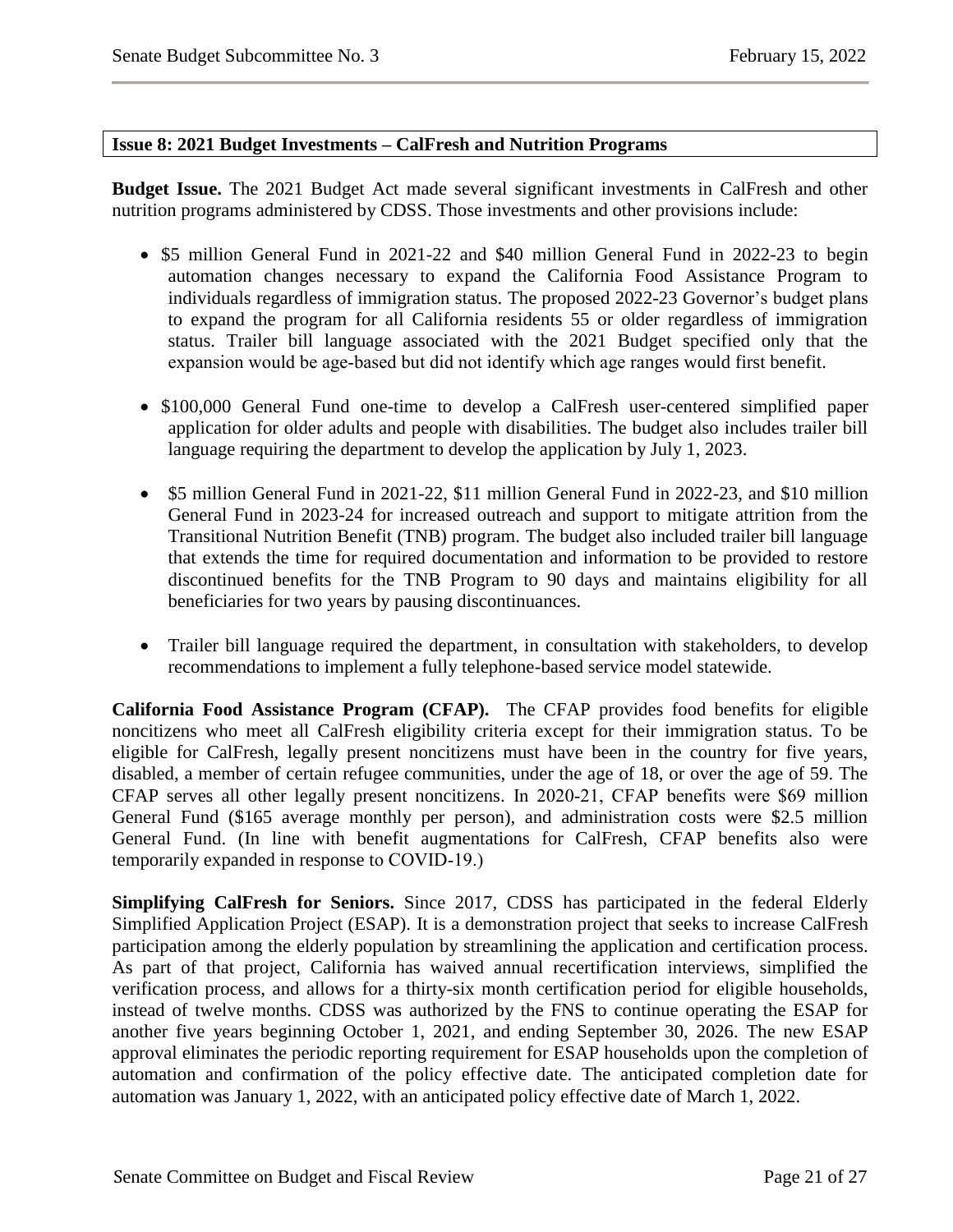The 2021 Budget Act sought to simplify access for California seniors and Californians with disabilities even further by requiring the department to develop a simplified CalFresh application. The budget required the department to develop this application by July 1, 2023.

**Supplemental Nutrition Benefit (SNB) and Transitional Nutrition Benefit (TNB) Programs.** In a similar effort to enroll more eligible seniors into the CalFresh program, the state expanded the CalFresh program to individuals receiving SSI/SSP in 2019. Before this, SSI/SSP recipients were not eligible for the program. The state also created the SNB and TNB programs. CalFresh households negatively affected by the expansion of CalFresh were eligible for the SNB and TNB programs. The SNB program provides state-funded nutrition benefits for households that include at least one SSI/SSP recipient and would have had their CalFresh benefits reduced when the SSI/SSP recipient is added to the household. The TNB program provides state-funded nutrition benefits for households that include at least one SSI/SSP recipient and would have become ineligible for CalFresh benefits when the SSI/SSP recipient is added to the household. The SNB and TNB programs were designed to "hold harmless" families that may have been adversely affected when CalFresh was opened up to SSI/SSP recipients.

Households eligible for the TNB Program were initially certified for one 12-month period. Eligible households were then recertified for additional six-month periods. The previous policy required that if a household loses TNB program eligibility for failure to provide the documentation or information required to determine continuing eligibility, TNB program eligibility may be restored without proration back to the original date of discontinuance if all documentation and information required to determine continuing eligibility is provided to the county within 30 days of the discontinuance from the TNB program. The 2021 Budget Act extended the recertification period to 12 months and increased the restoration period to 90 days. To allow time for the automation of the extension of the TNB restoration period, recertification for all TNB households was paused beginning in November 2021. As of September 2021, there were 2,707 households enrolled in the TNB program.

**Staff Comment and Recommendation.** This is an informational item. No action is necessary.

- 1. Please give an update on planning and automation activities related to the expansion of CFAP.
- 2. What is the status of the simplified application for older adults and individuals with disabilities? Has the department begun to work on its development?
- 3. Please provide updates on both the TNB and SNB programs. How many families are enrolled in those programs? How has this changed over the past twelve months?
- 4. Please provide an update on the expansion of the CalFresh program to SSI/SSP recipients. How many SSI/SSP recipients have been enrolled in CalFresh since the program expansion?
- 5. Please provide an update on the recommendations for a statewide telephone-based service model. How has the department consulted counties and other stakeholders to develop these recommendations? Have final recommendations been developed?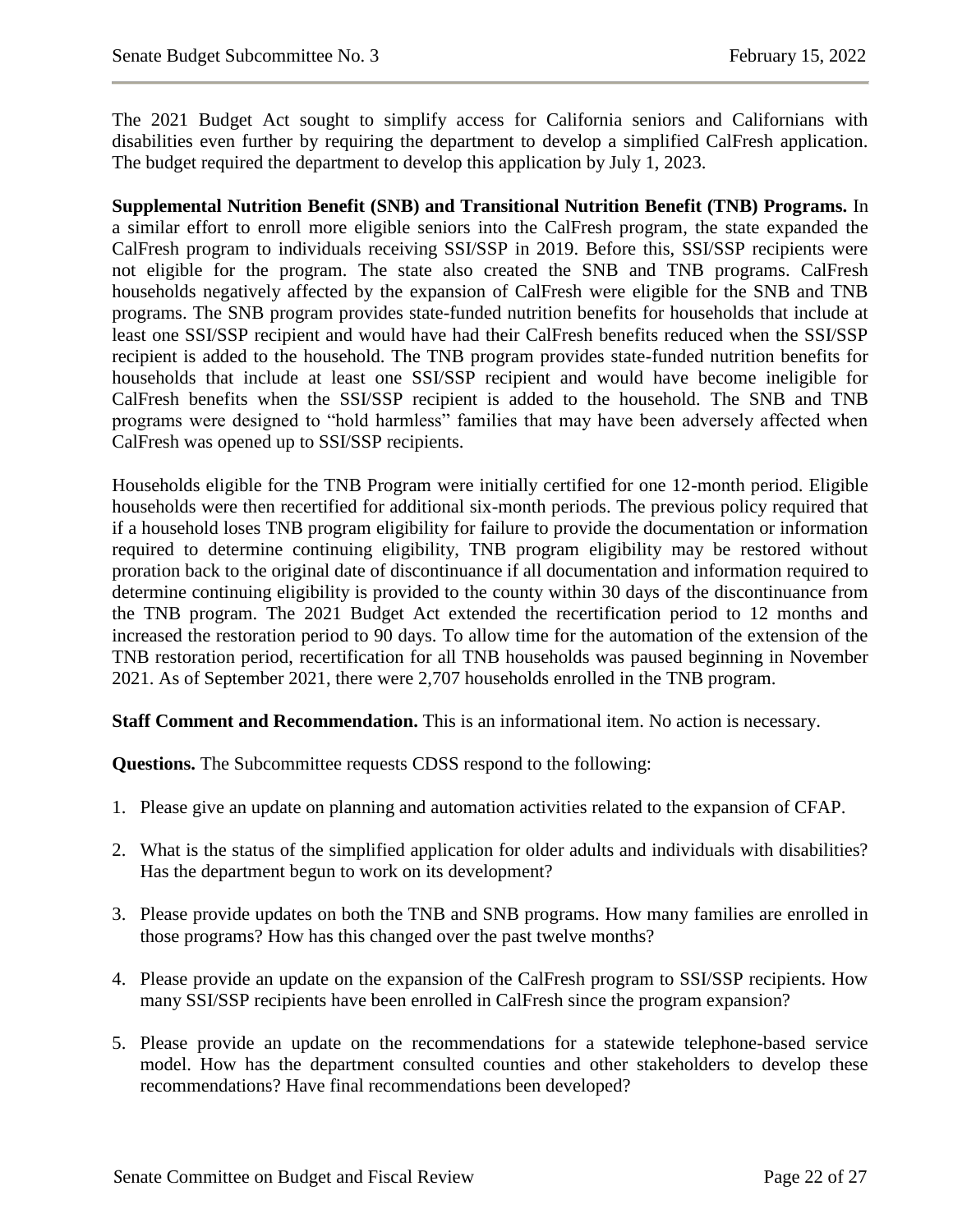# <span id="page-22-0"></span>**5180 DEPARTMENT OF SOCIAL SERVICES – HOUSING AND HOMELESSNESS PROGRAMS**

#### <span id="page-22-1"></span>**Issue 9: Housing and Homelessness Programs Overview**

**Background.** DSS' Housing and Homelessness Branch (HHB) team has designed and stood up pilot programs to support critical needs in local communities through the development of the Housing Support Program (HSP), Bringing Families Home (BFH), Housing and Disability Advocacy Program (HDAP), Home Safe and Project Roomkey. Currently, CDSS develops, implements, monitors, and supports seven statewide housing programs with more than 250 program grantees. These programs serve a significant portion of the population of Californians experiencing homelessness. In 2020, CDSS HHB programs served over 100,000 individuals experiencing homelessness or housing instability, or at risk of homelessness.

The 2021 state budget invested \$2 billion into CDSS housing and homelessness programs.

| Program                  | Funding through 2021-22    | 2021-22 Additional<br>Funding | Total Funding in<br>2022-23 |
|--------------------------|----------------------------|-------------------------------|-----------------------------|
| <b>CalWORKs Homeless</b> | \$66.5 million in 2019-20; | Entitlement                   | \$66.5 million              |
| Assistance               | Entitlement program        | program                       |                             |
| <b>CalWORKs Housing</b>  | \$95 million ongoing       | \$190 million one-            | \$285 million               |
| <b>Support Program</b>   |                            | time                          |                             |
| <b>Bringing Families</b> | \$25 million between July  | \$92.5 million one-           | \$92.5 million              |
| Home                     | 2019 and June 2022         | time                          |                             |
| Housing and Disability   | \$25 million ongoing       | \$150 million one-            | \$175 million               |
| <b>Advocacy Program</b>  |                            | time                          |                             |
| Home Safe                | \$15 million between July  | \$92.5 million one-           | \$92.5 million              |
|                          | 2018 and June 2021,        | time                          |                             |
|                          | extended to June 2022      |                               |                             |
| Project Roomkey          | \$62 million in 2020-21    | \$150 million one-            | N/A                         |
|                          |                            | time                          |                             |
| <b>Community Care</b>    | N/A                        | \$805 million                 |                             |
| Expansion                |                            | (available over               |                             |
|                          |                            | three years;                  |                             |
|                          |                            | proposed GF to be             |                             |
|                          |                            | encumbered by                 |                             |
|                          |                            | June 2027)                    |                             |

\*Note: The Community Care Expansion program will be discussed in more detail in the next agenda item.

**Governor's Proposal.** The Governor's budget includes \$352,000 General Fund ongoing to support two positions that will help implement new requirements and assist grantees with collecting and reporting data into the Homeless Management Information System (HMIS).

Housing and Homelessness Programs administered by CDSS include: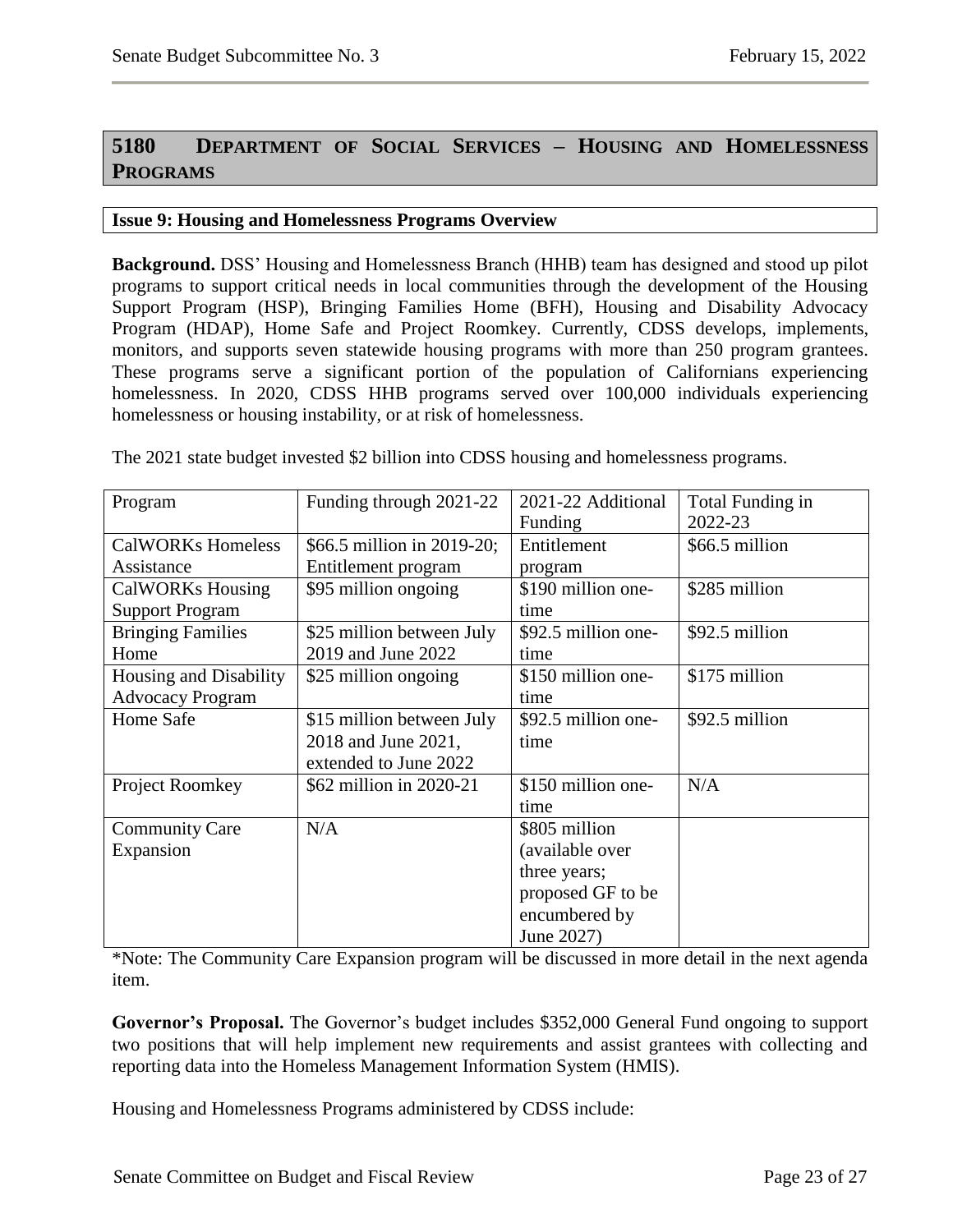**CalWORKs Homeless Assistance (HA) Program.** The CalWORKs HA program was established to help families in the CalWORKs program meet the costs of securing or maintaining permanent housing or to provide emergency shelter when a family is experiencing or at risk of homelessness. The program is an entitlement benefit available in all fifty-eight counties. Assistance can be temporary or permanent. Temporary assistance provides a daily payment for families to secure housing for up to sixteen calendar days in twelve months. Permanent assistance can be provided via security deposit costs or up to two months of rent arrearages. In 2020-21, the program approved temporary assistance for 30,863 families and permanent assistance for 1,683 families.

**CalWORKs Housing Support Program (HSP).** The CalWORKs HSP is intended to foster housing stability for families experiencing or at risk of homelessness in the CalWORKs program. The program provides assistance as quickly as possible without preconditions. Supports include financial assistance as well as housing-related wraparound support services. Currently, fifty-four counties participate in the program. In 2020-21, over 3,400 families were housed through the program. More than 26,700 families have been permanently housed through the program since its inception. Planning allocations were released in July 2021 and one-time funds were allocated in early December 2021.

**Bringing Families Home (BFH) Program.** The BFH program aims to reduce the number of families in the child welfare system experiencing or at risk of homelessness, increase the number of families reunifying, and prevent foster care placement. Currently, twenty-two counties and one tribe participate in the program. The program offers financial assistance and housing-related wraparound services. From the start of the program in 2016 through August 2021 more than 1,600 families have been permanently housed. Participants have reported that the program provides the stability families need to reunify and better achieve their child welfare case plan goals.

**Housing and Disability Advocacy Program (HDAP).** HDAP assists people experiencing or at risk of homelessness, who are also likely eligible for disability benefits. The program provides outreach, case management, benefits advocacy, and housing supports. Forty-four counties and two tribes participate in the program. Since 2017-18, the program has helped 2,200 people find permanent housing and 4,300 disability applications have been submitted. Notably, grantees have integrated the program's services into Project Roomkey. Updated guidance and a funding letter were issued in September 2021, with a deadline to accept funds by December 3, 2021.

**Home Safe Program.** The Home Safe program supports the safety and housing stability of people involved in Adult Protective Services, or those in the process of intake by providing homeless assistance and prevention. The program provides a range of housing interventions including housing-related intensive case management, housing-related financial assistance, legal services, eviction prevention, and landlord mediation. Twenty-five counties participate in the program. As of June 2021, over 2,500 people have received assistance through the program.

**Project Roomkey.** Project Roomkey was established in March 2020 in response to the COVID-19 pandemic. The program provides safe shelter for vulnerable populations that need to quarantine. The Project Roomkey and Rehousing Strategy provides support for participants to make permanent transitions to safe and stable housing while continuing to provide ongoing, non-congregate shelter. Rehousing services may include direct financial assistance, housing navigation, and housing case management. One hundred percent reimbursement for shelter costs from the Federal Emergency Management Agency (FEMA) is available for counties and tribes that demonstrate eligible expenses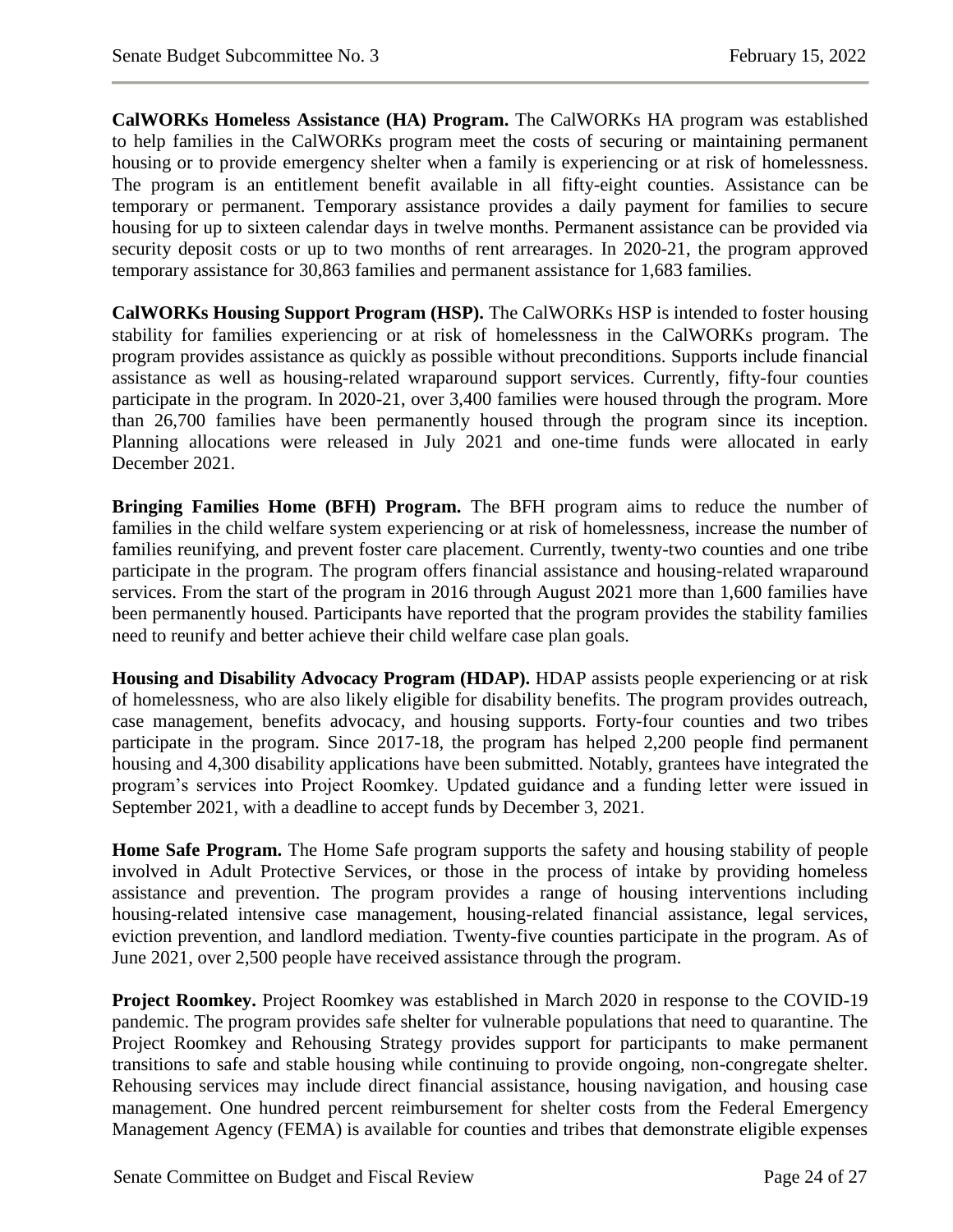through at least April 1, 2022. Over the lifetime of the program, 16,000 rooms have been secured and over 50,000 individuals have been sheltered.

**Community Care Expansion (CCE) Program.** The CCE program funds the acquisition, construction, and rehabilitation of adult and senior care facilities that serve applicants and recipients of Social Security Income (SSI) or Cash Assistance Program for Immigrants (CAPI) including individuals who are at risk of or experiencing homelessness. The program also provides operating reserves for existing licensed adult residential facilities (ARF) and residential care facilities for the elderly (RCFE). This program will be discussed in the next issue in this document.

## **Staff Comment and Recommendation.** Hold open.

- 1. Please provide an overview of the proposed 2022-23 budget for the CDSS housing and homelessness programs, highlighting significant funding augmentations in the budget.
- 2. What is the status of the allocations to counties and implementation of the additional funding for various CDSS housing and homelessness programs provided in the 2021 Budget Act?
- 3. How many individuals have moved into permanent housing through the Project Roomkey Rehousing Strategy? How many have moved into temporary housing?
- 4. Has the increased funding for HDAP shown increased success in obtaining SSI for individuals?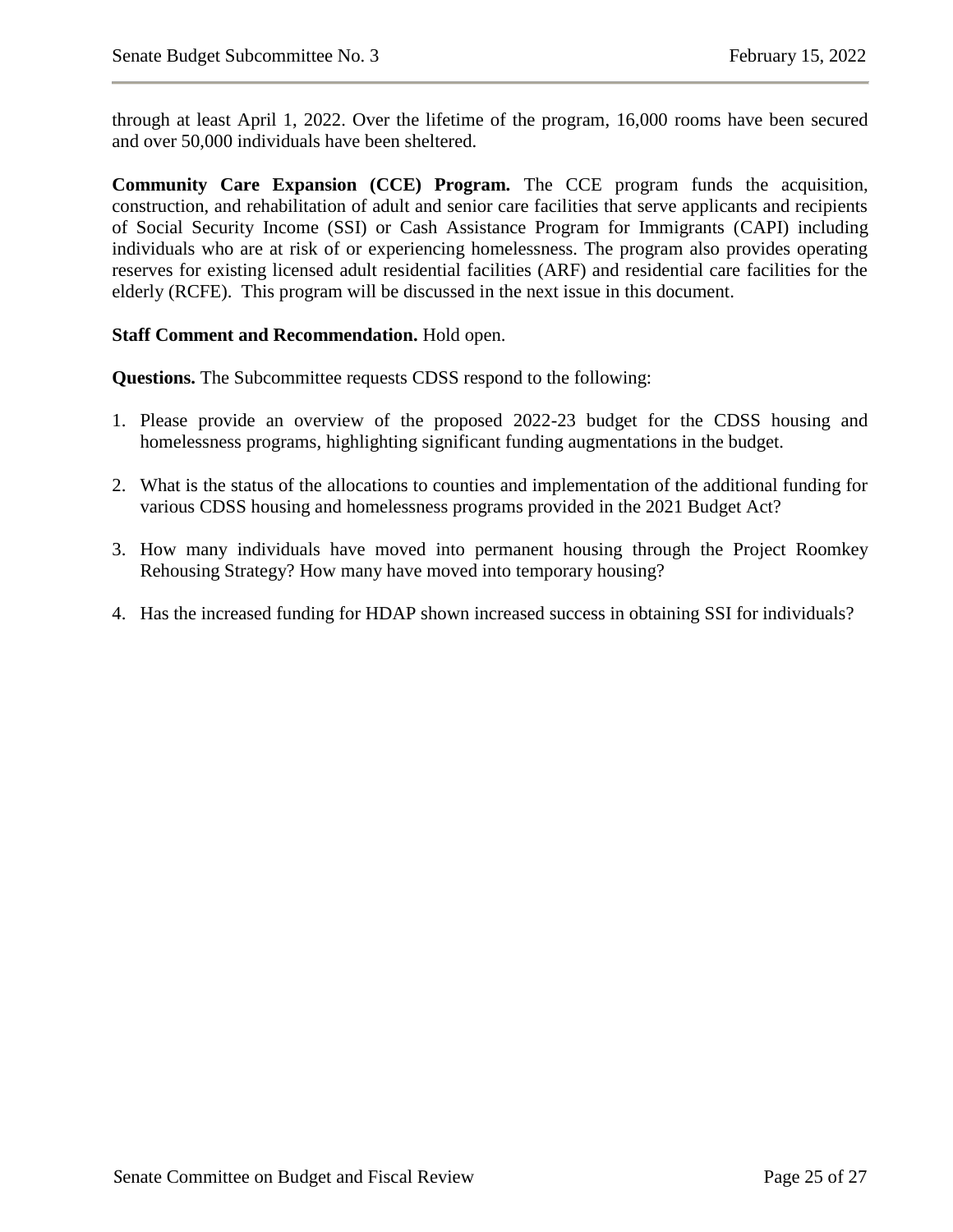#### <span id="page-25-0"></span>**Issue 10: Community Care Expansion (CCE) Program**

**Budget Issue.** As mentioned above, the 2021 Budget Act provided a total of \$805 million General Fund over three years for the program. \$55 million of that total is set aside to provide operating funds to existing licensed Adult Residential Facilities (ARFs) and Residential Facilities for the Elderly (RCFEs). \$450 million of the funding for the program is from the federal American Rescue Plan Act (ARPA) and the Coronavirus Fiscal Recovery Fund. These federal funds must be obligated by June 2024 and liquidated by December 2026.

The California Health and Human Services Agency have bundled the CCE program with another program, the Behavioral Health Continuum Infrastructure Program (BHCIP). This item will only be discussing CCE.

**Background.** Under the CCE program, qualified grantees will administer projects for the acquisition, construction, or rehabilitation of property to be operated as residential adult and senior care facilities, or to promote the sustainability of existing licensed residential adult and senior care facilities through the provision of capitalized operating subsidy reserves. The department will awards funds to grantees that may include, but are not limited to, counties, tribes, or jointly applying counties and tribes.

**Capital Expansion Projects.** Approximately 75 percent of funds will be made available for capital expansion projects including acquisition, construction, and rehabilitation of residential care settings. Grantees may be approved to use a portion of these funds to establish a capitalized operating subsidy reserve (COSR) for these projects, available for use for up to 5 years. Applications for CCE capital expansion project funding will be accepted on a project basis through a Request for Applications (RFA) and funded on a rolling basis until funds are exhausted. The RFA was released on January 31, 2022.

**Preservation Projects.** Approximately 25 percent of the funds will be made available for rehabilitation to preserve settings that serve the target and prioritized populations, including \$55 million for COSRs for existing licensed facilities, including but not limited to those facilities that receive rehabilitation funding. This funding intends to immediately preserve licensed facilities currently serving SSI/SSP or CAPI recipients. These funds will be provided to counties and tribes through a direct-to-county and -tribe allocation process that had not been announced at the time of writing. The funds will be non-competitive and made available to all counties. Counties and tribes will award funds to facilities.

Advocates for Human Potential, Inc. (AHP), a consulting and research firm focused on improving health and human services systems, is serving as the administrative entity for CCE. Beginning in January 2022 and as part of the RFA process, AHP will provide pre-application consultations and technical assistance to individual applicants. In addition, AHP will offer ongoing general training and technical assistance throughout the life of the project.

**Staff Comment and Recommendation.** This is an informational item. No action is necessary.